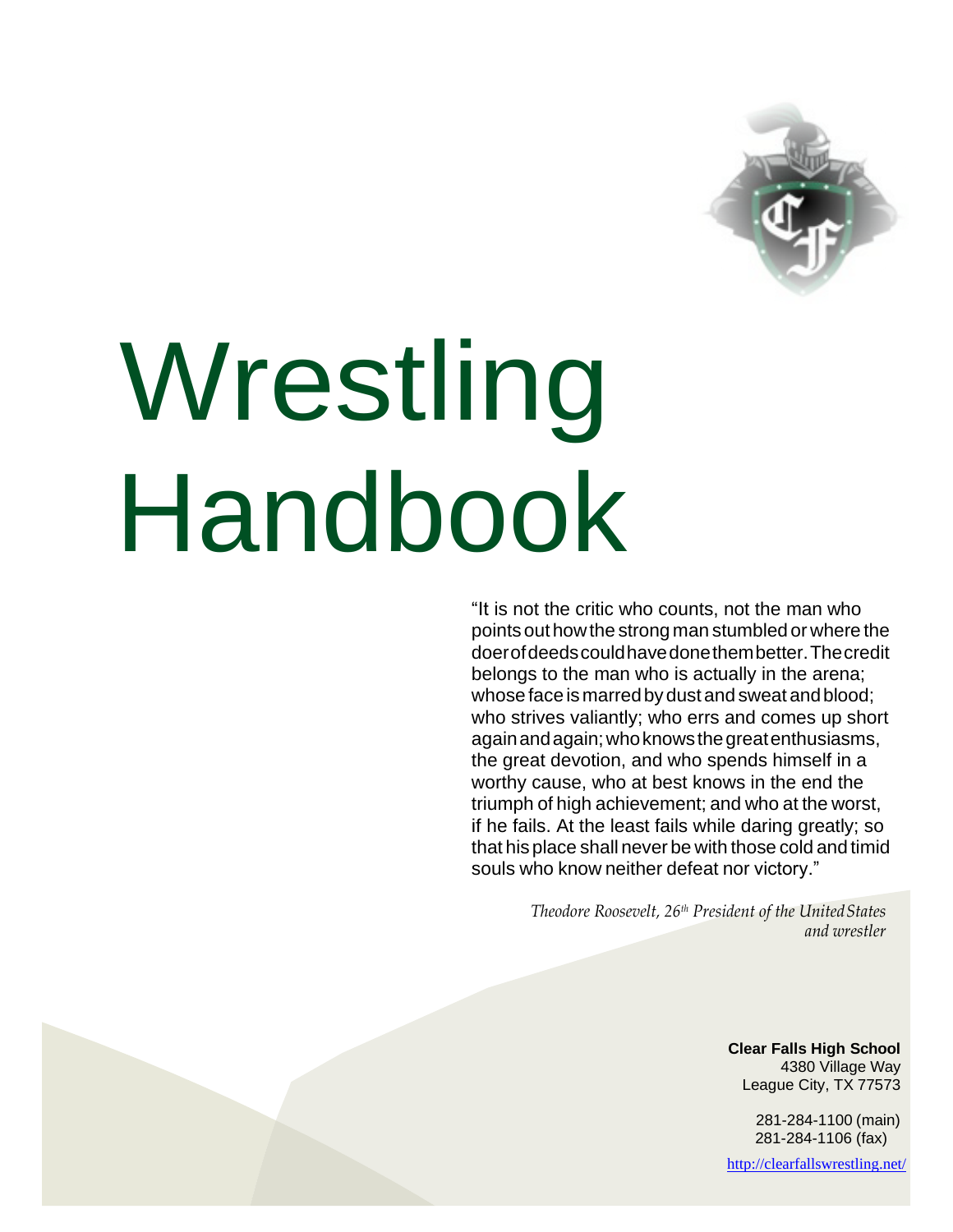# Table of Contents

| Parent Involvement<br>22                                            |
|---------------------------------------------------------------------|
|                                                                     |
| The College Timetable; guidelines for the college-bound athlete  24 |
|                                                                     |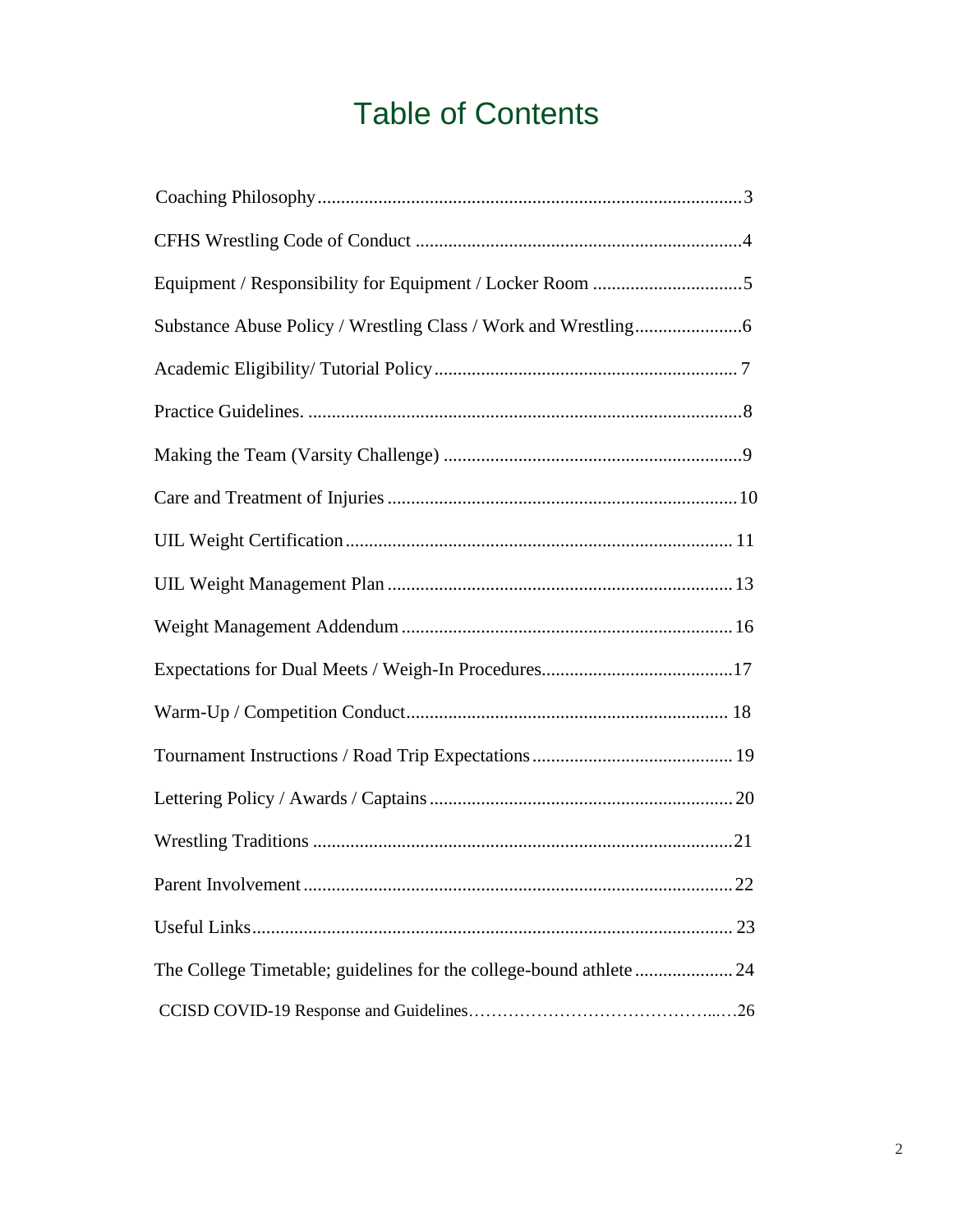# Coaching Philosophy

<span id="page-2-0"></span>Wrestling dates back 5000 years ago to the times of Sumerians when warriors would compete in refereed matches set to music. The competitor who first threw his opponent or brought him to his knees, back, chest, knees, or elbows was declared the winner. Today the warrior archetype lives on in our reverence for those that serve in our military and in our modern books and movies.

Often there is an experience or personal challenge that awakens the warrior in us. Something motivates each of us to strive for greatness. Theodore Roosevelt overcame a crippling illness to become President. Martin Luther King Jr. faced racism and became one of the greatest humanitarians known to man. More recently Bethany Hamilton, subject of the movie Soul Surfer, overcame the loss of her arm to become a champion surfer again.

My personal experience occurred at eight years of age with the death of my father. Displaying anger and depression, I began getting in trouble in school and at home. My mom signed me up for a youth wrestling program to give me an outlet. Wrestling awakened the warrior within me and my love affair with the sport began. My coaches provided the male influence I desperately needed. The organized practices gave me structure and an outlet for my feelings. The names' , Mo Hejazi, Samuel Gano, Richard Guerrini, and Mike Peterson will mean nothing to you but to me they mean everything. These are the men that taught me to properly shake hands, to show humility in victory, and grace in defeat. They were coaches.

Those experiences shaped my core values and beliefs as a coach. Over time a simple mantra took on a life of its' own and has been repeated by every team in my charge, "Make 'Em Quit!" This simple saying is a central thread in my relationship with my own children, my students, parents, and athletes both past and present. Anyone can cuss, throw a tantrum, or quit. But those things are lazy and show no class. Opportunities in life do not always look like opportunities, often they are disguised as obstacles. Such events are difficult to anticipate but preparation can be a constant achievable goal. A true warrior identifies the adversary and strives to rise above it. Whether it is Algebra, peer pressure, illness, disappointment, or an opponent; I believe wrestling will provide the skills and confidence to attain great things.

I grew up in Pennsylvania, a state known for its' wrestling programs, and have coached in Ohio and West Virginia. I have been fortunate to coach three different teams to championships. Individually, over twenty-five athletes have gone onto represent their school at the state wrestling tournament. Twenty of those individuals garnered all-state honors including three state champions and four state runners-up. All these teams and individuals had one thing in common. They believed in our program and the three core values it is built upon: character, conviction, and community……**the standard**.

Engaging in competitions is important. Just as the Sumerians did 5000 years ago, we will have a winner and a loser. But victory can be found in many ways. Through your participation in wrestling, you will develop friendships rooted in character, conviction, and community that will last into adulthood. And you will discover that things that seemed impossible are now probable.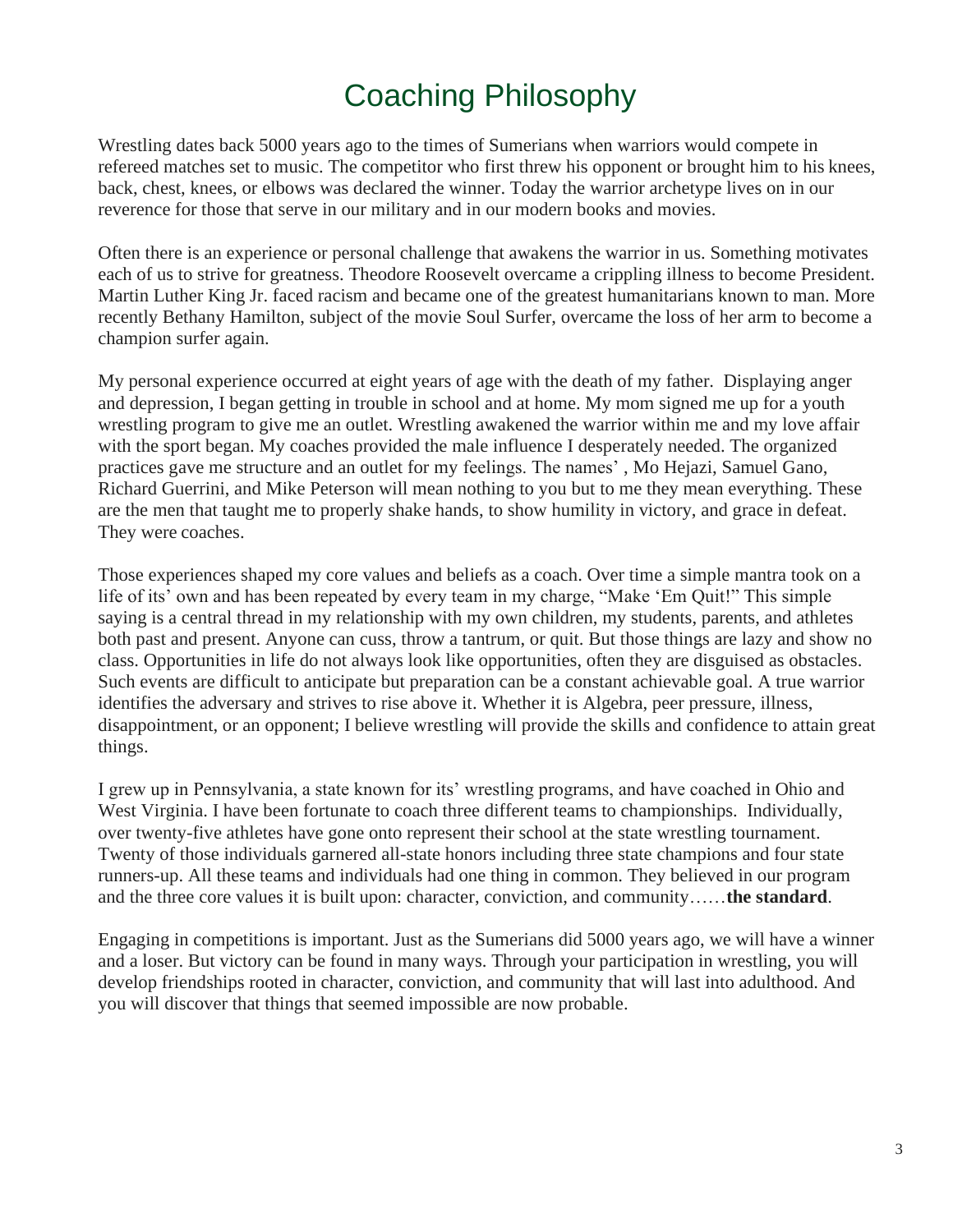# Clear Falls High School Wrestling Code of Conduct

Any extra-curricular activity, including athletics is a privilege not an entitlement. By choosing to become a member of this team you will be held to a higher standard than your friends that do not participate in sports. You will have to make difficult decisions and sacrifices that they do not have to make. One of the best coaches to ever take up a whistle, legendary UCLA coach John Wooden, once said "Goals achieved with little effort are seldom worthwhile or lasting." The wrestling program is built upon three basic principles: Character, Conviction, and Community. Collectively they are the standard we ask our athletes to meet.

Who are you when nobody is watching? **Character** is defined as an engraved mark, an imprint on the soul, and having dominion over individual impulses and desires. Integrity, trustworthiness, respect, and responsibility are ways of displaying character. Character cannot be forced upon an individual. Judgment, discernment, and choice are individual decisions. Be more concerned with your character than your reputation. Character is who you really are; reputation is what you are perceived to be. Earn the right to be proud and confident. Recognize that big things are accomplished through perfection of minor details. Understand the best way to improve as a team is to improve yourself and bring your teammates up to your level of expertise.

The right to lead carries the responsibility, a legitimate requirement duty or obligation to do something. And it is hard to imagine effective leadership without showing that you are firmly convinced of something – namely **conviction**. You must believe in the mission of the team if you want people to engage in pursuit of the same goal. Only through each example can each individual influence, motivate, and inspire others. Team members are expected to be committed to a set of ideals something greater than self. To be a good team member you must act and at times sacrifice for the greater good. Believe in the program, it has worked for others before you and will continue to serve others long after you graduate. Be more concerned with finding the best way, not having your way.

Ask any veteran or retired athlete what they miss most and they will tell you, being in fellowship with their team. Being in **community** means you are part of a readily available, mutually supportive network of relationships upon which you can depend. With membership comes responsibility. Happiness begins where selfishness ends. You are not asked to like one another but you are required to love one another. Appreciate your differences and celebrate what each person brings to the team. Much can be accomplished through great teamwork when no one is concerned about getting credit. You must never be complacent or take those that came before you for granted

Some simple guidelines to consider:

- 1. Maintain Clear Fall's expectation of C.I.R.C.L.E of honor.
- 2. Discipline yourself so others will not need to.
- 3. Don't mistake activity for achievement.
- 4. If you do not have time to do it right the first time, how will you make time to do it again?
- 5. The reputation and integrity of the team will not be compromised by an individual's selfishness.
- 6. The Golden Rule: "Don't do anything that is detrimental to you, the school, or the wrestling program. If you do Coach Kerr will handle the situation as he deems appropriate."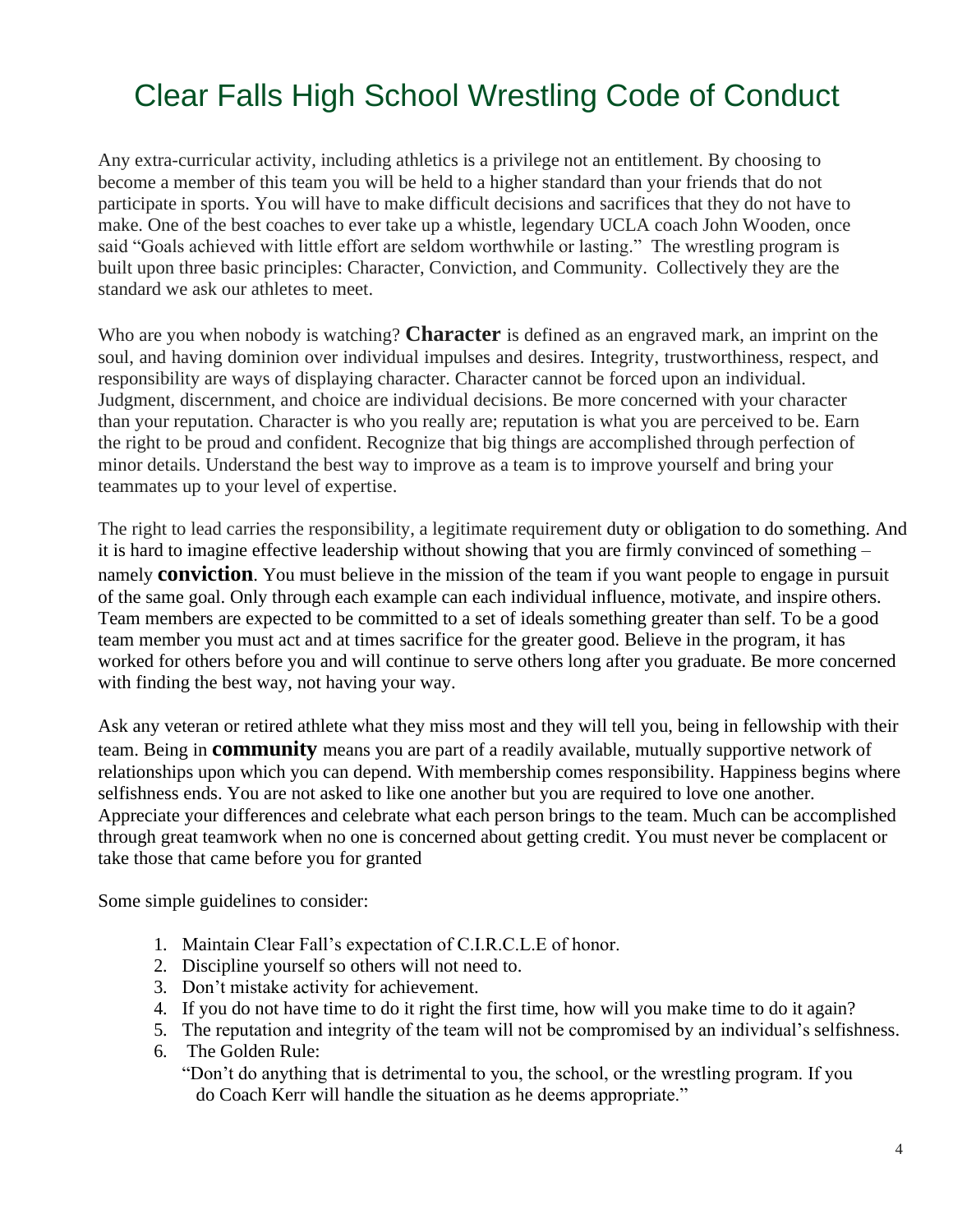# **Equipment**

Any class providing credit for physical education is permitted to require the purchase of shorts and tee shirts. Through the generosity of our booster club, two sets of practice gear will be provided. Additional sets will be made available through the booster club. Every wrestler will be provided with head gear, competition warm-ups, sweats, singlet, and a travel bag. Other equipment that is recommended but not required includes: scale for home use, kneepads, and disposable razors. Team members will only wear equipment authorized by the coach. Each wrestler is required to purchase their own shoes, athletic supporter or sports bra, nail clippers, and mouth guard if you have orthodontics.

### Responsibility for Equipment

You are responsible for any equipment purchased by CCISD and issued in your name. Anyone failing to return equipment or turns in equipment that is damaged as a result of neglect, will be charged full replacement cost for each item. Until the replacement fee is paid, you will be placed on the fees and fines list which could jeopardize your right to graduate or receive your report card from school.

Guidelines to be followed:

- Equipment issued to you should not be loaned to anyone.
- Do not wear school issued gear anywhere unless it is a sanctioned competition or activity.
- You will be issued a locker. Always keep your equipment locked.
- Do not share your locker combination with anyone for any reason.
- Report all damaged or missing equipment immediately
- Never leave your equipment unattended, especially when you are competing.
- When laundering items, make sure to follow labels exactly. Singlet's and warm-ups should be washed in cold water, separately, and line dried (no dryer)
- Disinfect headgear daily.
- Cloth items should be washed immediately after wear and before returning at end of year.

### Locker Room

We need to demonstrate pride and discipline in maintaining our facilities. Headgear, shoes, sweats, and warm-ups should never be left out in the locker room. Any items found will be collected and integrity tutorials will be required before the equipment is returned. Practice items should be taken home daily and laundered. You can keep a towel hanging in your locker but never just throw clothes into the bottom of the locker. Dark, warm, humid locker rooms are a breeding ground for mold and fungus. Food packaging, water bottles, athletic tape, or other trash should never be on the floor.

General Information:

- Bring only your workout gear to practice. All valuables should be secured in your locker.
- Always keep a clean pair of running shoes in your locker.
- To prevent communicable diseases, always wear clean workout gear.
- You are to be dressed out and in the practice gym when the tardy bell rings.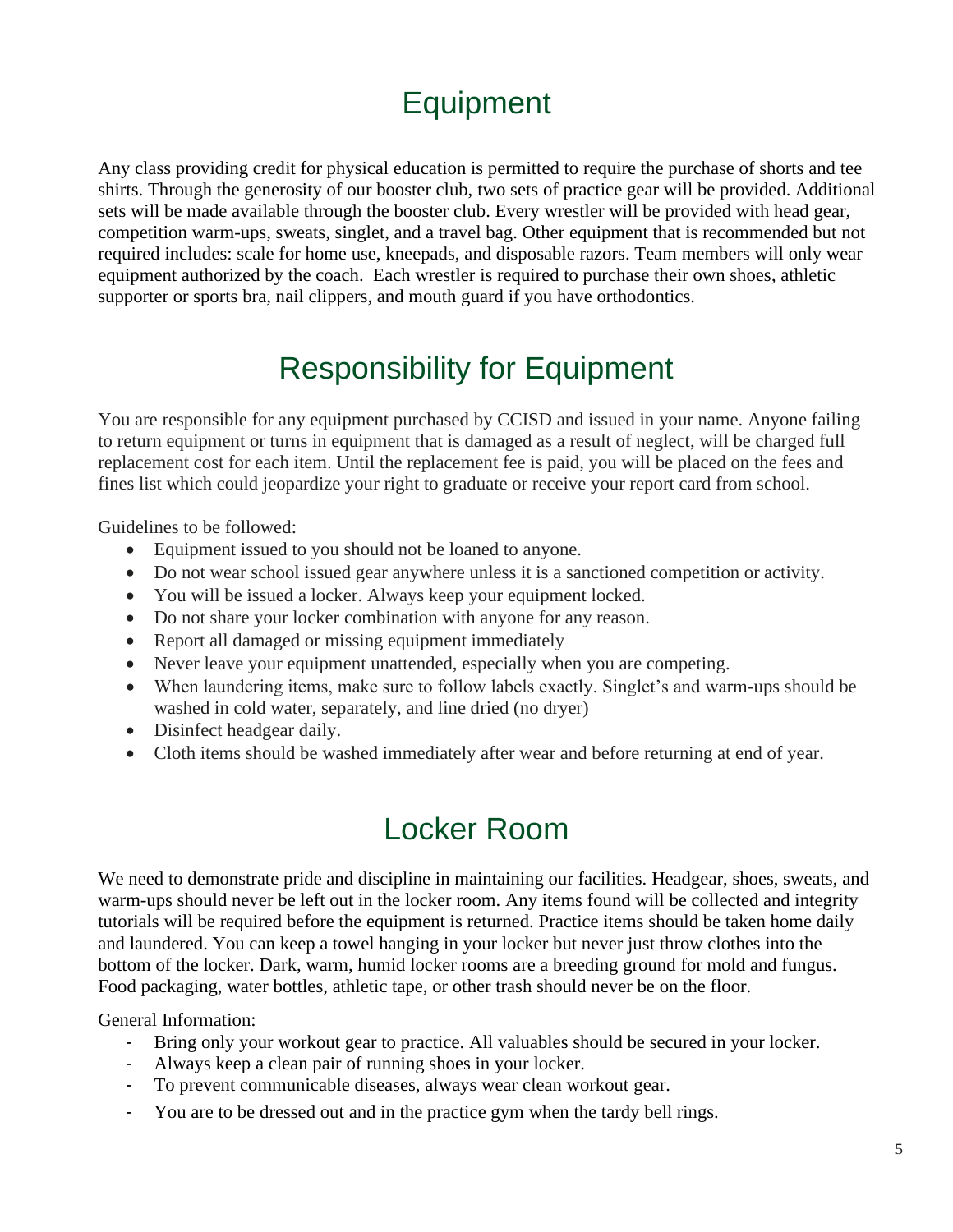### Substance Abuse Policy

Possession of drugs (including steroids), alcohol, and tobacco by a minor is illegal. The use of these substances is detrimental to your ability to perform as an athlete and is a violation of the Clear Creek Independent School District code of conduct. The use of these substances by any Knight wrestler at any time, in season or out of season, is STRICTLY PROHIBITED.

### Wrestling Class

Anyone wishing to participate as a member of the varsity wrestling team, with very few exceptions, needs to be enrolled in the wrestling class. More fail through lack of purpose than lack of talent. Wrestling is taught in progressions to ensure the safety of all participants. The harder you work, the harder it is for you to surrender.

Champions are made, not born, and it is a grueling, year-round process. In the pre-season strength training, aerobic conditioning, and technique are developed. During the season, intensity is increased through drill, high volume of repetition, and live wrestling. Post season is focused on increasing strength and cross training in other disciplines such as Freestyle and Greco-Roman wrestling.

There are two exceptions:

- 1) An athlete that is a member of another Clear Falls athletic team and is enrolled in that team's athletic period may be excused from enrolling in wrestling class (subject to coach's approval).
- 2) An athlete who lacks credits needed to graduate, or graduate with specific course needs may be excused from enrolling in wrestling class (subject to coach's approval).

### Work and Wrestling

High school is a full-time job. To obtain and maintain good grades requires attention to detail during classroom instruction and hours of study at home. Being able to maintain a good relationship with family also requires a great deal of time and energy and is important to your emotional and physical well-being. Participating in any sport, especially wrestling is physically and emotionally demanding. Being a member of a team requires you to be present and engaged in all team activities before, during, and after school.

Working does not exclude you from being eligible to participate in athletics. However, please keep in mind that it does not excuse you from being present at practice or competition either. Attempting to work and wrestle is huge commitment of time, effort, and energy to your employer and your teammates. The support of your family and coaches working together will be needed to achieve your athletic, academic, and financial goals. You must consider carefully if you are willing to make sacrifices in other areas (computer time, talking on the phone, dating, participation in other clubs, etc.) to balance the responsibilities you are accepting.

You will be given a copy of the practice and competition schedule. If you must work, it is your responsibility to arrange your schedule so that you do not miss any team activities. If your employer's schedule requires you to miss a day of practice, be prepared to provide coach with a copy of that schedule.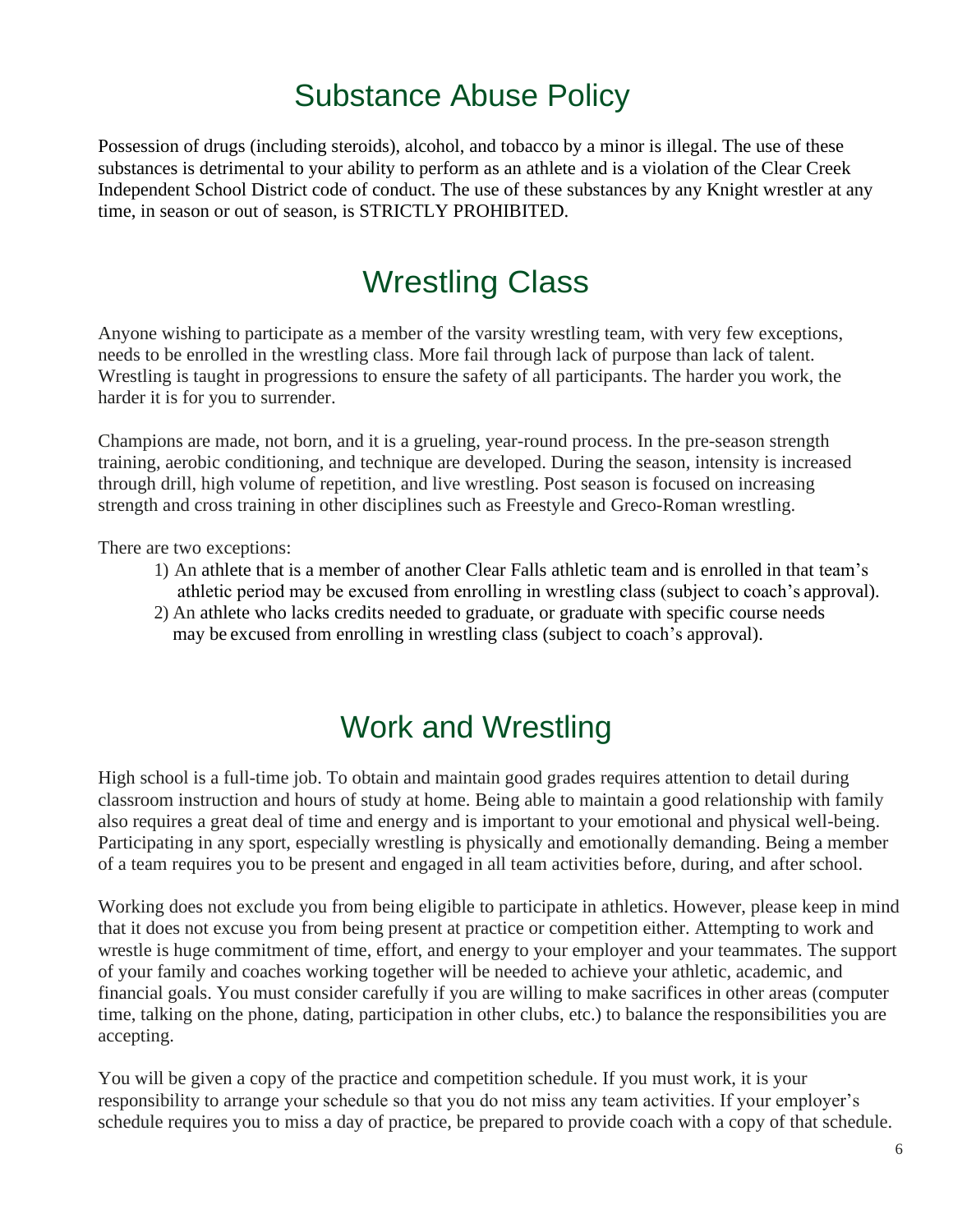# Academic Eligibility

Academics are a priority in our program. You are a member of the wrestling team and you are expected to be present, prompt, prepared, and polite in all your classes. If you do those things you will be successful.

The ability to discover what is possible, when all seems impossible, lies in a person's determination. Time management is an essential tool that must be utilized to ensure success. It is your responsibility to make note of due dates for major assignments and test dates. These are provided in advance by your teachers. Poor planning on your behalf does not warrant an excused absence from team activities because you have waited until the last minute. The responsibility for success does not rest solely on each individual member of the team. Captains, coaches, and team leaders will not only conduct, but participate in, integrity tutorials when academic standards are not met by team members.

Academic Eligibility

- Earn passing grades for all classes; receive eligibility for nine weeks.
- If any grade is not passing; consequence is a loss of eligibility for three weeks.
	- o Progress reports assist you in regaining eligibility but cannot make you ineligible.
- Once grades are submitted; grades cannot be changed unless a teacher indicates an error was made.
- Teachers may assign a grade of "I" if work is missing or incomplete.
	- o There is a deadline for making up incomplete work.

Keys to academic success:

- Utilize the ability to look online at your current grades and assignments.
- Ask questions; be an advocate for yourself.
- Find a team member that has strength in your area of weakness.
- Be in class, on time, every time, and sit towards the front of the room.
- Pay attention in class; be an active participant. You will find you learn more.

### Tutorials Policy

It is the policy in Clear Creek Independent School District that athletes attend tutorials. At Clear Falls, we are fortunate to have tutorials offered daily during Knight lunch. Students will not be permitted to miss practice if they have not utilized Knight Lunch Tutorials first. Tutorials are not intended to be a substitute for paying attention in class when instruction is provided the first time.

Here are some other guidelines for accessing tutorials:

- Make effective use of time in tutorials during Knight lunch.
- If additional tutorials are needed, every effort should be made to attend morning tutorials.
- Communicate with the coaching staff and get a pass from the teacher you wish to see.
- Get the assistance you need and return to practice!
- Tutorials are not a "Get Out of Practice Free" card.
	- o Conditioning can be assigned to you to compensate for the loss of practice time.
	- o Your spot on the depth chart can be adjusted if tutorials are not being used.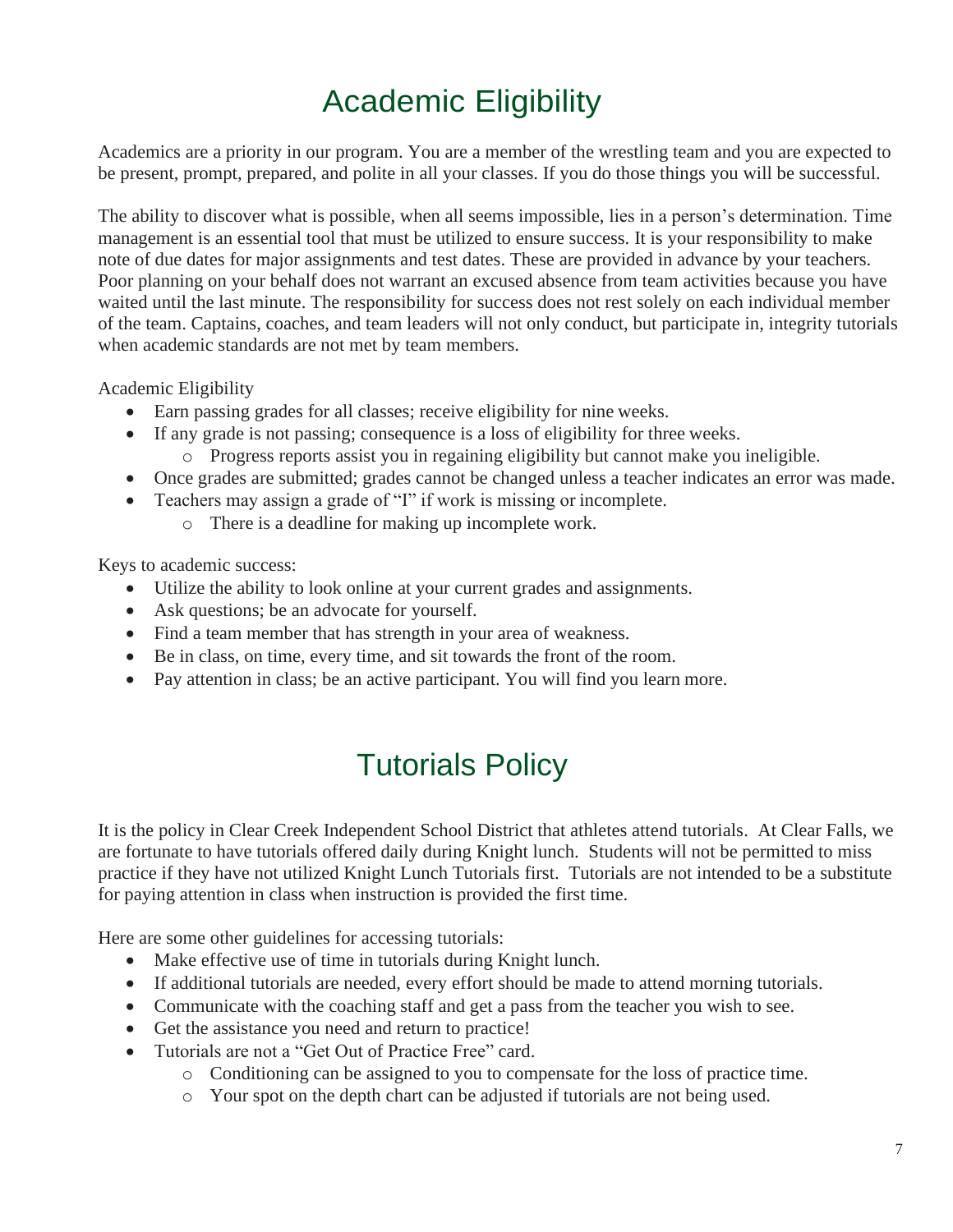### Practice Guidelines

<span id="page-7-0"></span>I consider the mat to be sacred space. We will wipe our feet every day on towels laid upon the floor. Leave your cares and worries there. Enter practice with a clear mind and a willingness to respect one another's need to feel safe. If you violate this, you will no longer be part of the program. There is to be no horseplay or ad-libbing of moves. Don't try teaching someone a move you saw on YouTube. All technique should be presented in a controlled environment and in a specific sequence.

The person that is afraid to risk failure seldom must face success. On our mat, in our gym; you have permission to look awkward. You are expected to attempt even that which seems impossible. You will be surprised at how many shortcomings you can overcome through hustle and hard work. The harder you work, the harder it is to fail. When you fail at something, get back on your feet and try again. Do not let yesterday take up too much of today.

I believe success in wrestling, as in life, comes through thoughtful preparation and sincere commitment to improving through learning. You will find that my practices are very structured. Captains are provided a script each day for warm-up. You are expected to follow their directions. Once we step onto the mat there are not males or females, there are only athletes. We will start and end practice the same way every day. There is purpose in everything we do.

General Information:

- Clean wrestling shoes are the only footwear allowed on the mat.
- Fresh, clean clothes are required at each practice.
- Clothing with zippers or buttons is prohibited as they may damage the mat.
- Skin and nail checks will be done regularly. If you are unsure, ask a coach!
- When a coach is speaking; you are on a knee listening or you will hold in a push-up position.

Practice Attendance

- A practice schedule will be provided to each athlete and made available online.
- Practice will occur during both Thanksgiving and Christmas holiday breaks.
- You are expected to make every attempt to make every practice.
- Attendance will be taken during the class period, at the start, and end of every practice.
	- o If you are not there during roll call; communication should have already taken place.
		- o The athlete, not the parent, is responsible for communicating directly with coach.
	- o Any no call/no show absence will result in an integrity tutorial being assigned.
- If for some reason it is necessary to make a change to the practice schedule once it is posted online, those changes will become "open mat" practices and attendance will not be taken.
	- Every practice will be categorized as "present" or "absent"
		- o An excused absence is defined as:
			- Unavoidable and reported to a member of the coaching staff in advance.
			- An emergency reported to a member of the coaching staff before you return.
			- Due to an injury or illness requiring complete rest as ordered by the athletic trainer or your physician.
		- o An unexcused absence is defined as:
			- Any absence when one of the above conditions is not met
- The 85% attendance mandate is in effect regardless of the nature of the absence.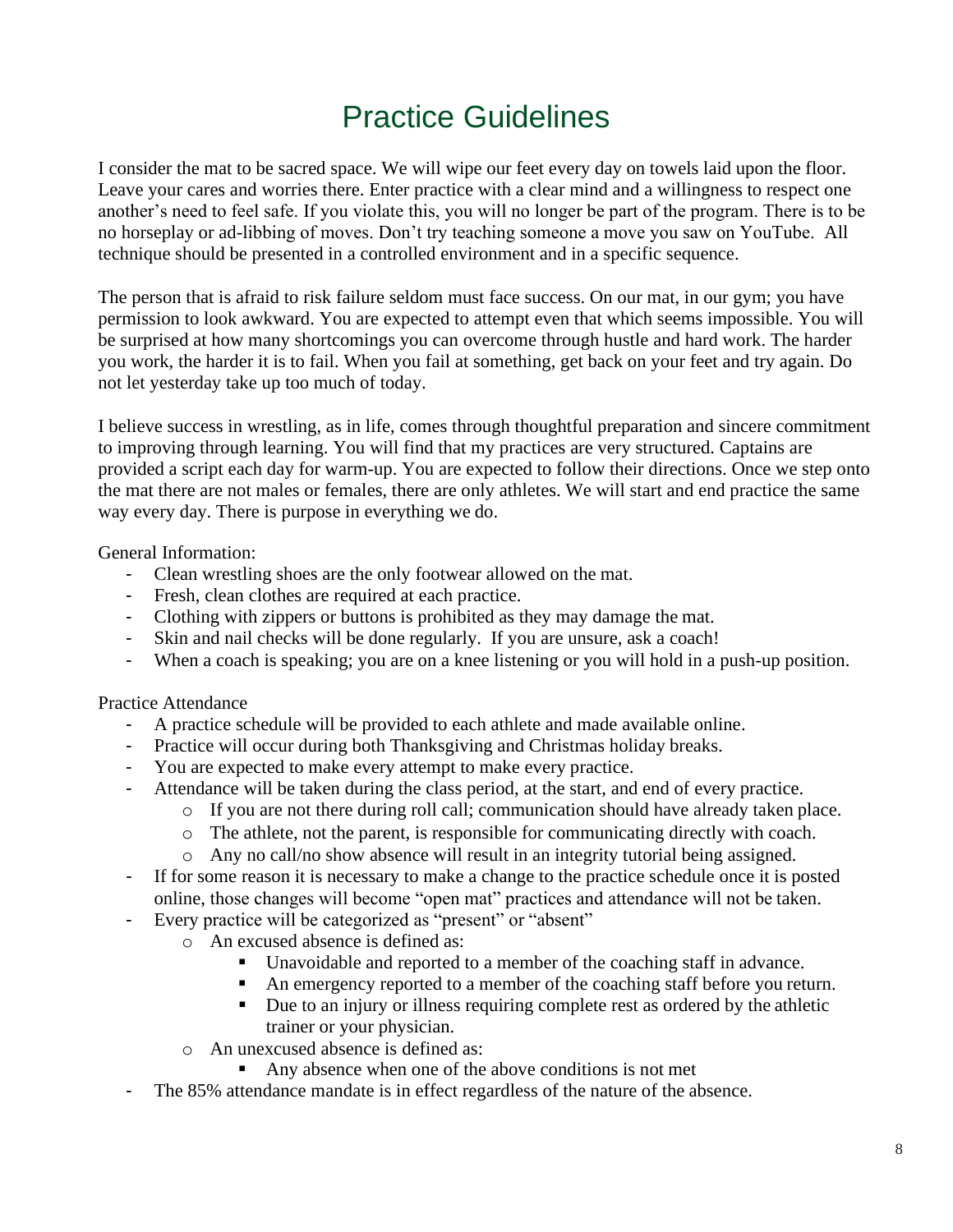# Making the Team

Sports such as baseball, basketball, and soccer have a tryout process because they are not able to keep all athletes that are interested in participating. Fortunately wrestling, like football or track, is permitted to have an unlimited roster size. As such there is no tryout required and "cuts" are not made based upon athletic prowess but instead grades and attendance are deciding factors. However, there is a procedure that will be utilized to assist coaches in determining the starting varsity line-up for our teams.

Starting positions are earned they are not an entitlement. Wrestlers demonstrate preparedness for a varsity position through regular attendance, hard work, selflessness, discipline, and academic responsibility. The head coach, with the assistance of the coaching staff, will decide who wrestles.

A very common procedure is the use of indicator matches commonly referred to as challenge matches or wrestle-offs. When the head coach feels a wrestler is ready to challenge the athlete is placed on a depth chart for each weight class. The two athletes at the bottom wrestle a six-minute match. Wrestlers will not be assessed on score alone but by tenacity, courage, cardiovascular conditioning, and aggressiveness. Coaches are seeking wrestlers that can give an effort representative to the philosophy of the wrestling program. The winner earns the right to challenge the next man on the depth chart. The process continues until the depth chart is complete. This procedure is just one tool that the coaching staff will utilize to make the final decision for competitions. The head wrestling coach always makes the final determination of the weight class in which the wrestler will compete.

- o Weight classes are based upon NFHS and NWCA guidelines.
- o Criteria for establishing a depth chart each year for weight classes are as follows:
	- Returning State Medalist
	- Returning State Qualifier
	- Returning Regional Medalist
	- **Returning Regional Qualifier**
	- Returning Letterman at same weight
	- Returning Letterman
	- Returning wrestler with varsity experience
	- Returning wrestler with junior varsity experience
	- Random draw
- o Conditioning for missed practices must be completed prior to challenge.
- o Academically ineligible wrestlers may not challenge until academic eligibility is regained.
- o Wrestlers may challenge one weight class above their established weight.
- o Wrestlers may only challenge the wrestler directly ahead of them in the depth chart.
- o Wrestlers may not skip positions to challenge for varsity spot; you must work up from bottom.
- o Wrestlers may only challenge for one position movement per week.
- o Once a week, wrestlers will declare their intention to challenge a specific weight.
- o All challenge matches will take place during scheduled practice times.
- o Failure to be present for the challenge match will results in forfeit.
- o Wrestlers will weigh-in prior to match in front of a coach; two pounds will be permitted.
- o Failure to make weight results in forfeiture of challenge match.
- o Matches will be 2-2-2. Officiating will be conducted by coaching staff or an official if available.
- o Wrestle-off participants will not gain an advantage through coaching of any kind.
- o Wrestle-off results can not be challenged, however, coach always reserves the right to determine the starting lineup based upon other criteria such as attendance, past results, and competitiveness.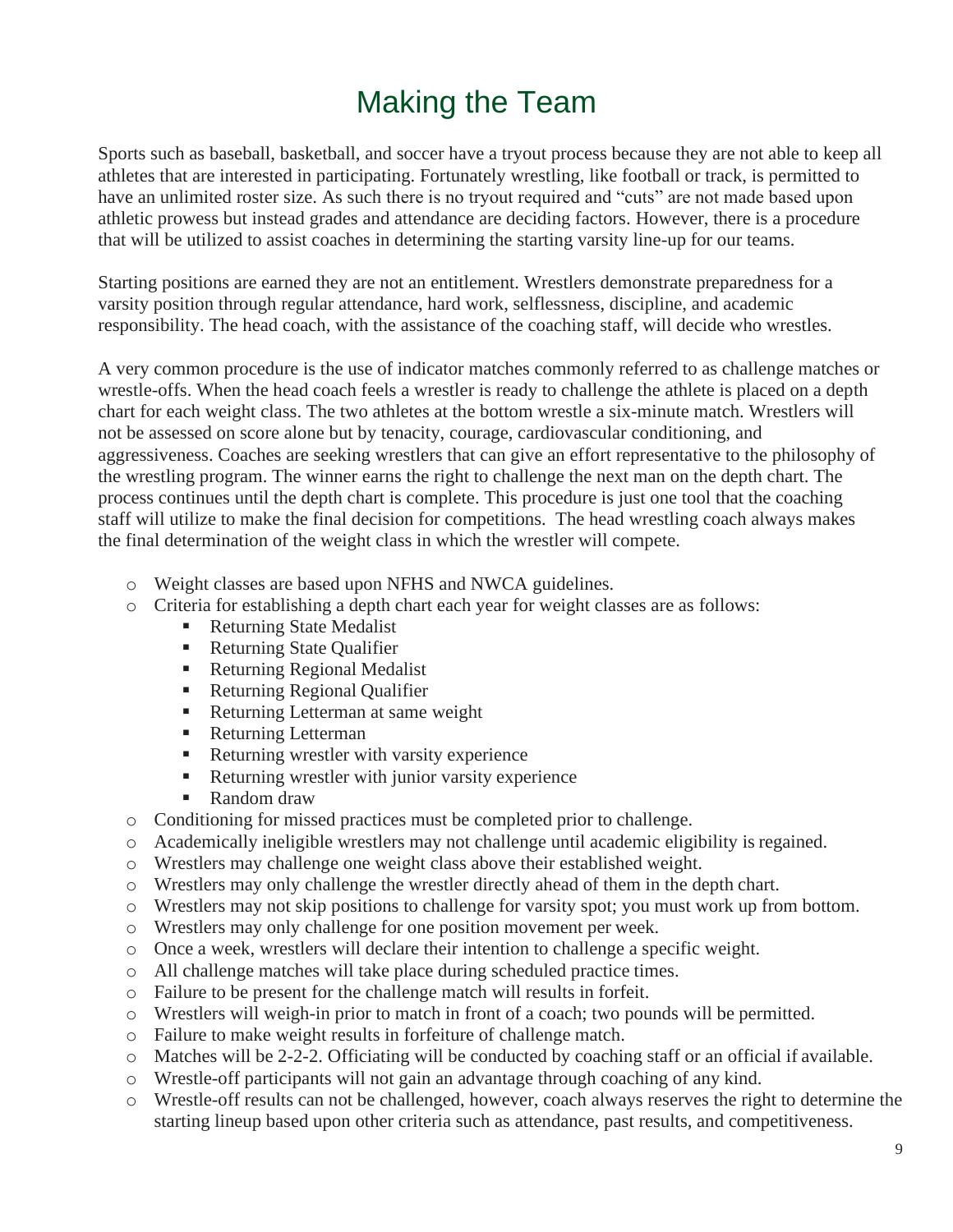### Care and Treatment of Injuries

<span id="page-9-0"></span>Wrestling is a tough sport both physically and mentally. In the course of an entire season, a wrestler will experience some aches and pains. Athletes are encouraged work through minor discomforts, however, in the event of an injury, the goal is to rest and rehabilitate the injury as quickly as possible to return the athlete to competition as soon as it is deemed safe.

Although, I am trained in basic first aid and CPR, I am not a health-care provider and I cannot assume the responsibility of determining if an athlete has a minor ache or pain that they need to "tough out" or if you have an injury that requires medical attention. Fortunately, CCISD employs professional athletic trainers to offer us guidance. Our trainers have received intensive specialized training in the care and prevention of athletic injuries. I encourage you to access our training staff prior to visiting your doctor. Often general practitioners simply prescribe a period of rest. Once that doctor's orders is written we must adhere to those instructions. I have found that often an athlete is ready to return to competition but cannot because they must be cleared by the doctor that wrote the orders.

If an athlete is injured or unable to practice, that does excuse them from attending practice. The athletic training staff will decide regarding an athlete's ability to practice and prescribe a treatment plan. If you have a fever, contact the coach and go home, but if you are experiencing a headache, Allergies, fatigue, etc there are still things you can do to support your team. water bottles, run the clock, mop the mats, help roll-up mats, etc. And you still need to watch the instruction that occurs.

If an injury occurs during practice or competition, please follow these guidelines:

- Report all injuries immediately to a coach.
- If the injury appears suspect, you will be referred to our athletic trainer
- Always follow the recommendations of the athletic trainer.
- If our athletic trainer suspects that the injury requires medical attention, they will contact your parents and advise them of the situation.
- Trainers are available currently for treatment for injuries prior to school at 6:30 am.
- Attempting to miss practice to go to training room when you did not first attend treatment prior to school will be considered an absence.

If your injury occurred outside your participation of athletic practice or competition, the athletic training staff cannot treat you until you have seen your personal physician. If your physician makes a recommendation, or prescribes treatment, bring the paperwork to our athletic training staff so that they can carry out the orders. Please remember a written doctor's order that takes you out, will require a written doctor's order to return you to practice or competition.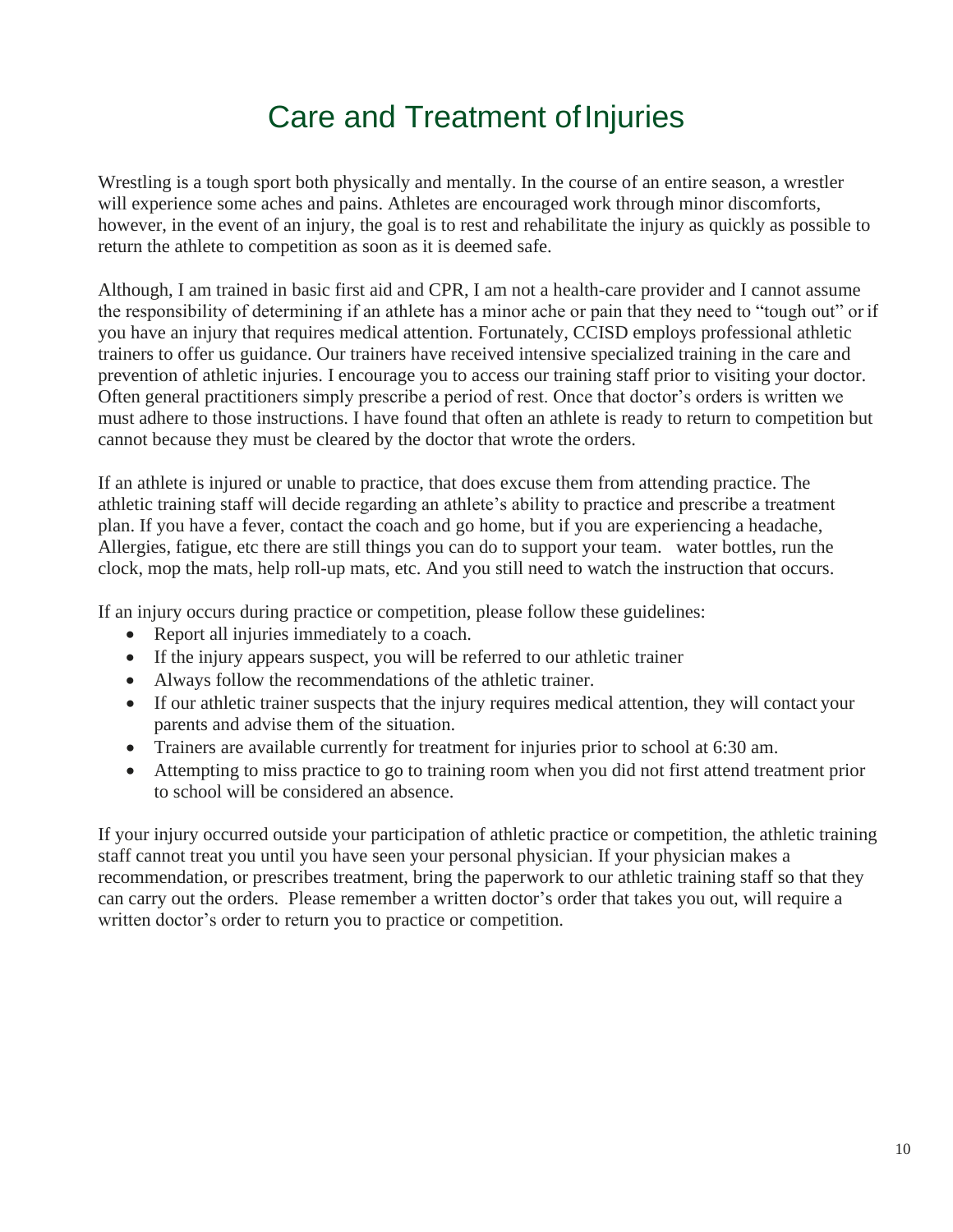### UIL Weight Certification (Hydration Testing)

<span id="page-10-0"></span>The National Federation of State High School Associations has created a wrestling rule that establishes a minimum weight class for every athlete each season. The UIL does not advocate that a wrestler's established minimum weight is the athlete's best weight at which to compete but simply the minimum weight at which the athlete will be allowed to compete. UIL Minimum Weight Certification will be performed in the following manner.

First, the specific density of your urine will be measured. This will tell how much water is present in the urine. If not enough water is detected, then you are deemed dehydrated and will not be allowed to continue with the process until 24 hours have passed at which time you will be asked to produce a new sample. The magical number that has been chosen is 1.025. which is the medically agreed upon measurement that divides hydrated and dehydrated. Anything above 1.025 will fail.

Once you have passed the urinalysis, your bodyweight will be measured immediately. You cannot spit, vomit or do anything to try to lose weight after the hydration test. You must weigh in wearing only a singlet. No weight allowance will be given for the singlet. This weight will be referred to as your "alpha" weight.

Immediately following your weigh-in, you will have your body fat percentage determined. Skin fold calipers will be used to measure the body fat at three sites, on the triceps, just under the shoulder blade, and just beside the belly button. Each site will be measured three times and an average will be determined from the measurements. All measurements will be taken on the right side of the body. Once the body fat percentage has been determined, it is time to calculate your lowest allowable weight class. The lowest body fat percentage that any wrestler is allowed to cut to is 7%. First, your fat-free body weight is determined This is how much you would weigh without any fat on your body. We will use for example, a wrestler who weighs 124 lbs. with 12% body fat. His fat free weight is calculated by multiplying his alpha weight by the body's nonfat percentage. This wrestler's nonfat percentage is 88% (100% - 12% body fat). **124 x .88 = 109.12 lbs.**

Without fat, this wrestler weights 109.12 lbs. Next, your weight will be determined as if you had the lowest allowable body fat percentage 7%). The fat free weight will be divided by 0.93 (100% - 7%). This will be the minimum weight that this wrestler could weigh and still have 7% body fat. **109.12/.093 = 117.33 lbs.**

This wrestler is not allowed to weigh less than 117.33 lbs, so his minimum wrestling weight class would be 120 lbs. (the next heavier weight class).

At this point, a final calculation will be done to determine the maximum amount of weight he could lose per week while descending to his minimum weight class of 119 lbs. The new rules state that you cannot exceed a weight loss of 1.5% per week from your "alpha" weight. So the wrestler would multiply 124 lbs. (his "alpha" weight) by .015 (1.5%) to determine how much weight he can lose each week.  $124 \times 0.015 = 1.86$  lbs.

So, this wrestler by rule would not be eligible to compete at his minimum wrestling weight (120) for at least three weeks after his weight certification. **124 lbs.**  $-1.86$  lbs. (week 1)  $-1.86$  lbs. (week 2)  $-1.86$  (week 3) **= 118.42 lbs.**

Even though he cannot compete at 120 for three weeks, he can compete at 126 lbs. during his descent to 120 lbs.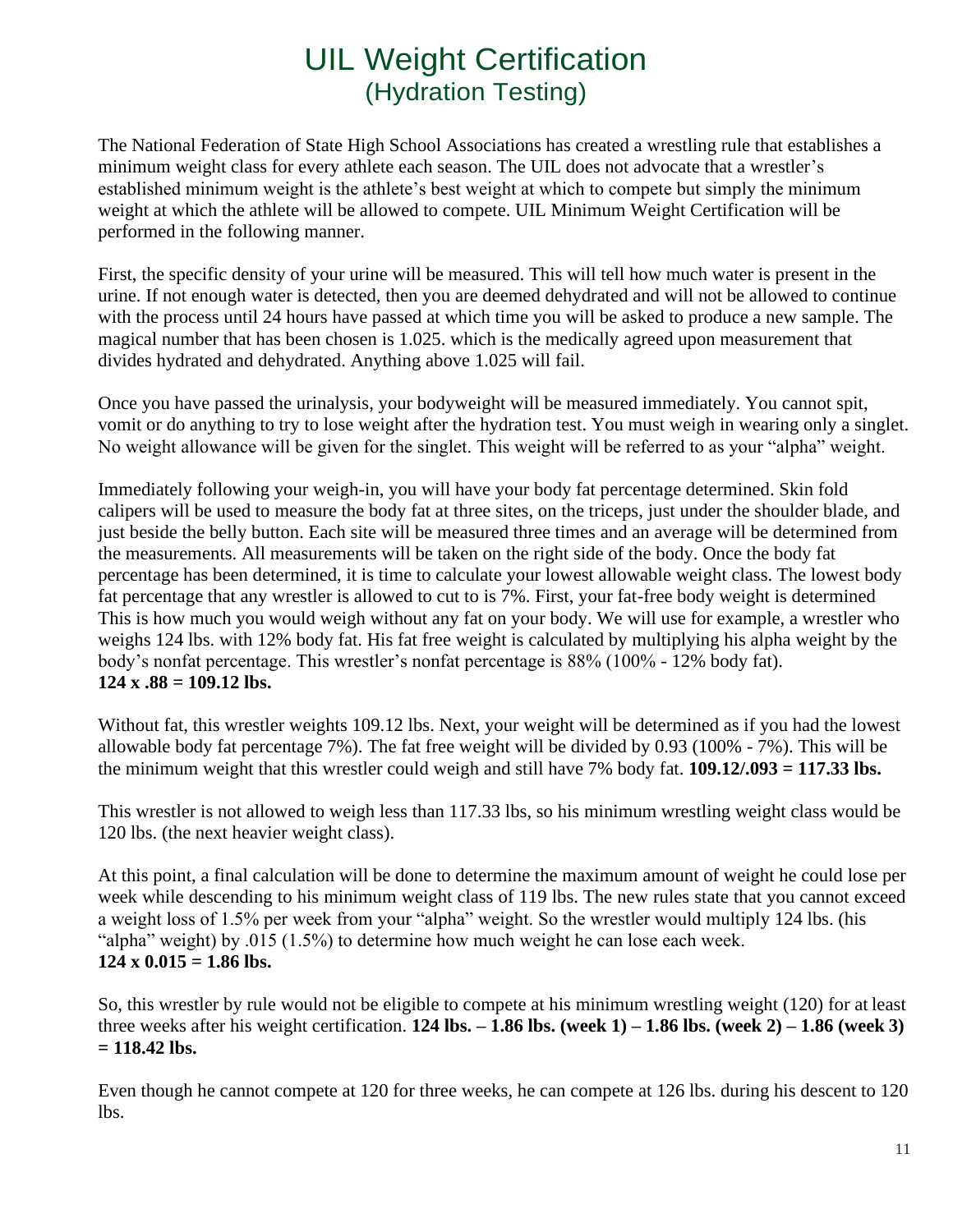Additionally, if an athlete is already at or below 7% body fat at the time of certification, his minimum weigh class shall be that for which his alpha weight qualifies him. For example, an athlete has an alpha weight of 120.1 lbs. and his body fat is calculated to be 7%. He does not qualify for the 120 lb. weight class and he cannot descend any further. Therefore, his minimum weight class would be 126 lbs.

#### **Preparing for the Hydration Test**

Listed below are tips that will help athletes report for testing properly hydrated.

#### **Beginning two days prior to test day:**

- Drink plenty of water throughout the day, at least eight to ten glasses.
- Increase intake of foods high in fiber. Fiber helps remove excess waste from the body. Some examples include whole-grain cereal, vegetables, and fruits.
- Eat smaller, more frequent meals.
- Avoid foods high in fat (fried foods, meat, French fries, pizza, nuts, salad dressing, etc.)
- Avoid salty foods (potato chips, pretzels, pizza, tuna, crackers, soft drinks, sport drinks)

• Avoid any vitamin or mineral supplements from now until after the test. These can cause the urine to turn dark as if you are not hydrated.

#### **One day prior to the test:**

- Continue with the preceding recommendations.
- Avoid any caffeinated beverages from now until after the test.
- Avoid any vigorous activities after lunch and until testing is completed.

#### **The day of the test:**

- No vigorous activity today until after the test.
- Continue drinking water. You should be urinating frequently, and it should be clear if you are hydrated.
- Eat small, frequent meals, and continue to add fiber to your diet to eliminate excessive waste.
- Fatty foods and snacks will stay in your body…stay away from these until after the test!
- Meals should come from lighter foods such as fruits, grains, etc.
- No salt today! No sodas, Gatorade, PowerAde, etc. as these will make you retain water.
- Urinate as frequently as possible throughout the day until one-two hours prior to test time.
- Do not eat for the two-hour period immediately preceding the hydration test.
- Be awake for at least three hours prior to testing
	- Arrive early to the testing site. Remember they will charge \$5 to administer the test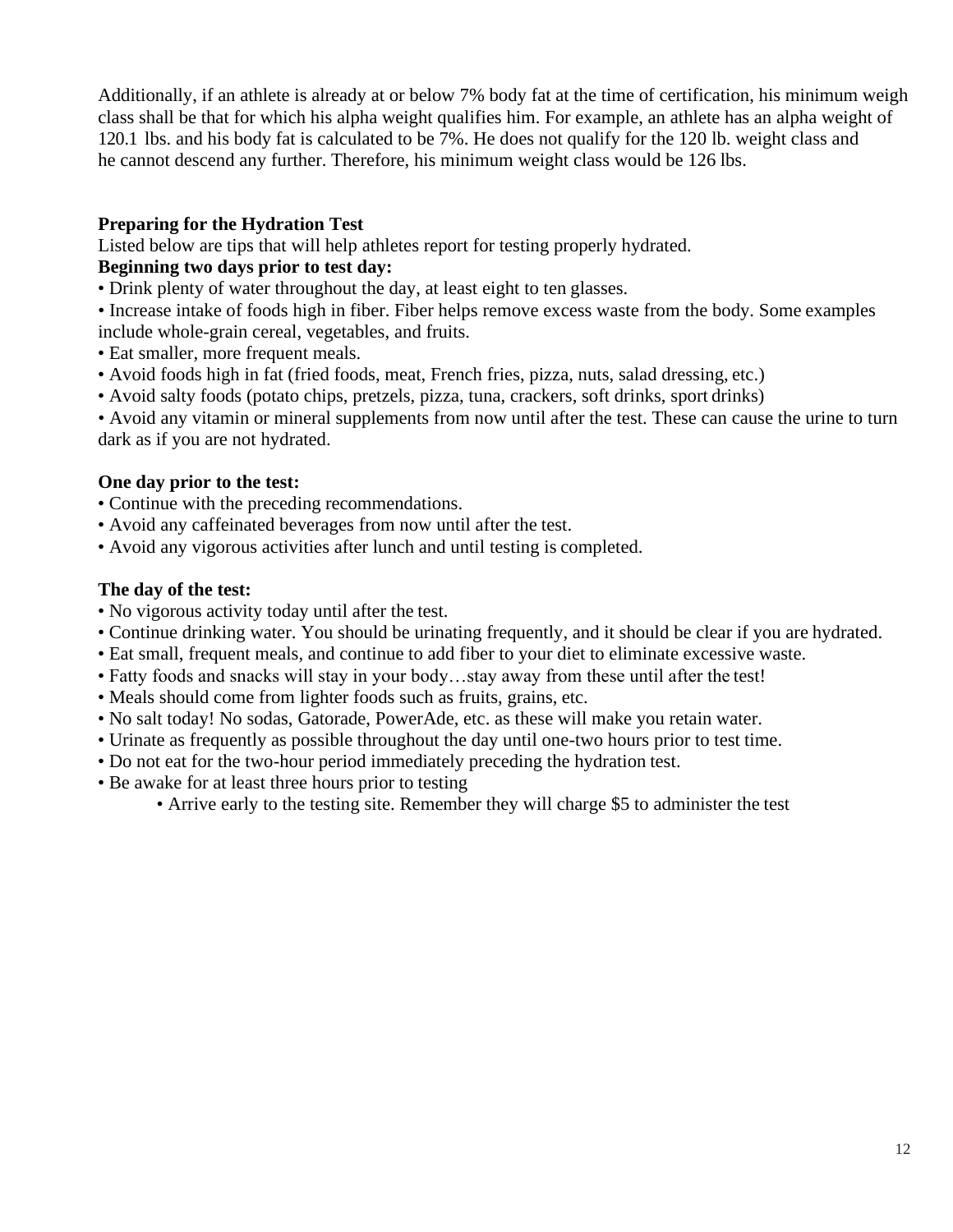### UIL Weight Management Plan

<span id="page-12-0"></span>The University Interscholastic League provides the following article. It is to be distributed to all athletes and their parents. No other sport creates as much weight awareness as wrestling. Unfortunately, too much awareness may result in reckless dietary and nutritional behavior. The responsibility for a successful and safe approach to weight control lies equally with the wrestler, the coach, and the parents. Any organized plan to accomplish weight control must be based on face, not fad. Sound nutritional information must be the basis for any plan. A wrestler should manage his weight with this single guideline in mind.

#### **BODY COMPOSITION IS MORE IMPORTANT THAN BODY WEIGHT IN DETERMINING ATHLETIC PERFORMANCE.**

To put it another way, the wrestler with the largest percentage of usable weight is in the best condition to compete. Usable weight in wrestling means muscle weight. Eating large quantities of fast foods and other high fat items contributes to unusable weight (body fat). Excessive fat will limit your mobility and flexibility, forces your heart to work harder and puts strain on your hip and leg joints. Similarly, starvation diets and dehydration tend to either diminish muscle mass or interfere with efficient digestion and muscle function. Either way, these poor dietary practices diminish usable weight and reduce performance. To set up a weight control plan, the following factors must be determined:

- 1. The wrestler's body composition.
- 2. The wrestler's ideal competitive weight.
- 3. A long-term plan for reaching and maintaining the ideal weight.
- 4. Sensible eating habits that promote caloric regulation and still provide all essential nutrients.

It is up to us as wrestlers, coaches, and parents to address this area with as much concern as our preparation of technique or conditioning, or any other aspect of a wrestling program. Before a wrestler can determine how much (if any) weight they need to lose to reach their ideal weight, they must know their body composition. The human body is composed of lean tissue (muscle, bone, blood, organs) and fat tissue. Fat tissue can be divided into essential fat, which protects vital organs (about 5% in men) and nonessential fat. Athletes who are well conditioned have a low percentage of body fat. Research studies suggest that wrestlers should strive to maintain a level of 5% to 12% body fat: the optimum performance for wrestlers being from 7% to 10%.

If the percentage of body fat is already between 7-10% the wrestler is probably at or near their ideal wrestling weight. It would be foolish to try to lose 5-10 lbs., to qualify for the next lower weight class. Losing more weight would likely weaken the wrestler and have an adverse effect on performance. This is particularly important for high school wrestlers who are in a very active growth spurt and need to have a higher weight. If the wrestler's body fat level is higher than it should be, the wrestler should begin a sensible reduction program to bring it down. Losing weight properly takes discipline and patience. The most healthful way to accomplish weight loss is to maintain or increase exercise while reducing food intake. Starvation and crash diets are not effective because muscle tissue begins to break down. As a result, some of the weight loss will come from muscle mass (usable weight), leaving the wrestler with reduced strength. Using any type of dietary weight loss pill is forbidden. These pills tend to achieve weight loss primarily from water weight rather than losing weight by reducing fat cells. Water is an essential source of fluids in any program.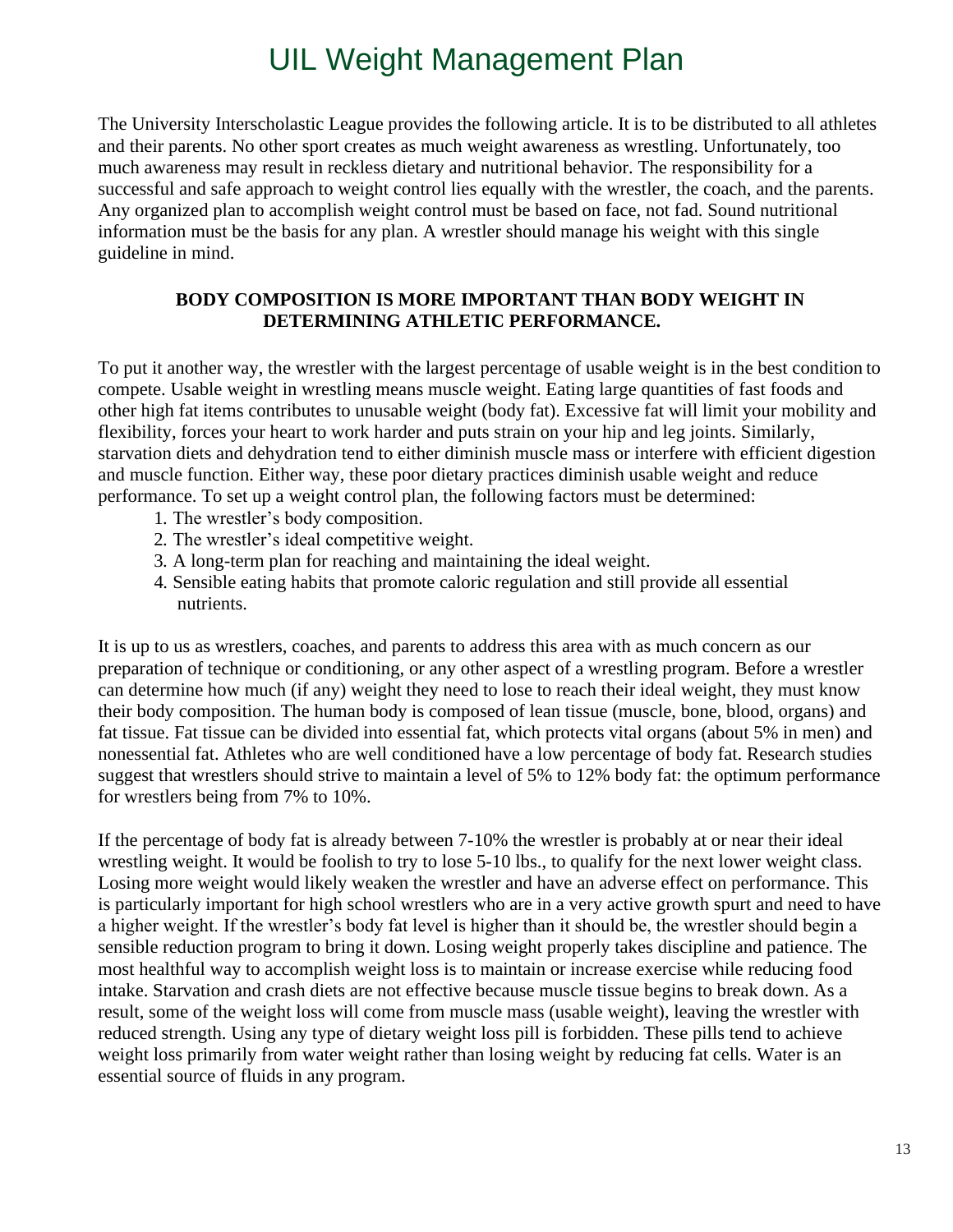To lose fat weight, wrestlers need to reduce the number of calories they consume while maintaining or increasing their conditioning program. For each pound of fat a wrestler wants to lose, they need to eliminate 3500 calories from their diet. To lose 2 pounds in one week, for example, requires an energy deficit of 7,000 calories or 1,000 calories per day. That is a lot of calories to remove from a wrestler's diet at a time when they need increased energy. A better way to lose two pounds is to eat 500 fewer calories each day and burn an additional 500 calories each day for a week. However, under no circumstances should athletes consume fewer than 1800-2000 calories per day. Good nutrition is essential to a growing athlete during high school years. Bone growth may be especially sensitive to the effects of bad nutrition caused by starvation and crash diets.

Weight management should start early. Weight loss or weight gain is most effective and safely accomplished gradually rather than quickly. This means knowing the weight class in which the wrestler intends to compete and starting a program of nutrition and workouts designed to help the wrestler achieve their ideal body composition. Crash diets are not the answer. Depriving the body of food and/or water will decrease the energy capacity for workouts and competition and could lead to dehydration. In addition, wrestlers are almost certain to gain back any weight they lose as soon as they resume their normal diet. Give the body the nutrition and consistence if/it requires for it work efficiently. Yo- yo dieting (starving in order to make weight and then eating in sight) will make a good wrestler become an average wrestler when it comes to match time. It makes much more sense to restructure the wrestler's eating and exercise habits on a permanent basis. Good dietary information is available from a variety of books and articles. The coach should have this information or will be able to help wrestlers find it. Just as a car runs best with a full tank of proper fuel, a wrestler's body will perform at its maximum when it is filled with the right "nutritional fuel". For athletes, that fuel is complex carbohydrates, baked potatoes.

Carbohydrates, protein and fat supply calories. Together they add up to the total caloric intake. Unfortunately, wrestlers often spend too much time worrying about total calories and not enough time counting carbohydrate calories. Many foods contain carbohydrates, but some are better than others. That is important, because 60-65% of the total calories is a wrestler consumes should come from carbohydrates. Of the remaining calories, approximately 15% should come from protein and the remaining 20% from fat. For example, a daily diet of 3200 calories should contain approximately 2000 carbohydrate calories (500g of carbohydrates). Clearly, wrestlers need to eat food high in carbohydrates and low in fat in order to support strength development and generate energy for workouts and competition. Concentrate on complex carbohydrates such as those found in whole grain cereals and breads, vegetables and fruits. They give an even distribution of fuel for energy production Avoid the simple carbohydrates found in soft drinks, candy bars, and other sweets. Foods such as hamburgers, chips, mayonnaise, and candy bars contain high levels of fat making them poor sources of nutrition for athletes.

Take responsibility for the diet and begin to read labels. Most labels list the numbers of grams of carbohydrates, fats, and proteins. One thing to remember is that 1 gram of fat (9 calories) has more than twice the calories as 1 gram of carbohydrates of 1 gram of proteins (4 calories). A high carbohydrate/low fat diet will improve endurance. Improved endurance will improve wrestling performance throughout the season. Remember, a balance between calories consumed and calories burned through exercise is also a key in weight control. To lose weight, you should decrease your caloric intake and increase your caloric output-a simple equation. Become familiar with the caloric value of foods and activities. For instance, a candy bar may contain 300- 400 calories and a 6 ounce can of V8 juice contains only 35 calories. A mile run will burn 85-150 calories while wrestling burns 10-14 calories per minute.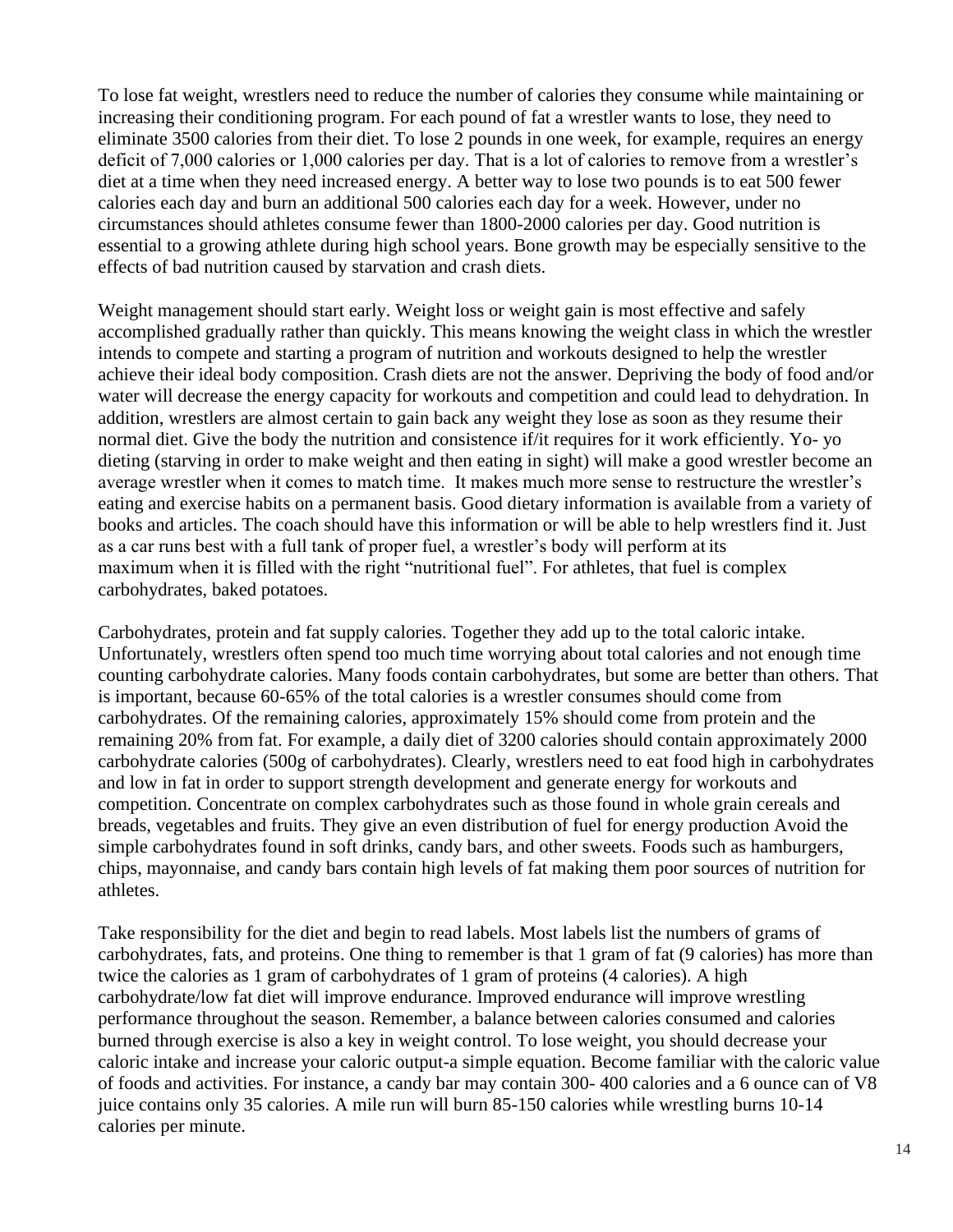Wrestlers must burn more calories than they consume in order to lose unwanted fat. They can adjust their diet and exercise to provide for gradual weight loss. To lose one pound of fat a week, the wrestler must reduce his caloric intake by 500 calories each day. Seldom should anyone have to drop below 1800-2000 calories per day. Doing so will jeopardize the proper provision of vitamins, minerals, and fuels for proper body functions.

#### **Summary**

Use common sense and good judgment throughout the season to achieve the optimum percentage of body fat of 7-10%. The following tips should help the wrestler achieve safe and rewarding season:

- Eat 3 balanced meals a day in moderate portions. Try to include food from all the major food groups; grains, vegetables, fruits, meat/fish, milk/cheese.
- Avoid high fat, high sugar foods and snacks such as chips, soft drinks, mayonnaise, candy bars, and deserts.
- Emphasize foods that are high in complex carbohydrates such as cereals, rice, pasta, breads, baked potatoes, and vegetables.
- Use skim milk instead of whole milk. Substitute diet drinks for regular, high sugar soft drinks. Drink water or fruit juices. Drink 8 glasses of water daily.
- Don't snack between meals. If you must snack, eat fresh vegetables or fruit.
- Stick to your diet and work-out program and you will get the results you want. It takes time to accomplish your goals. Be patient.
- Remember: Good nutrition is something a wrestler must apply each day throughout the season and not just the day before a match. If a wrestler takes short cuts, expect to pay the price in reduced performance.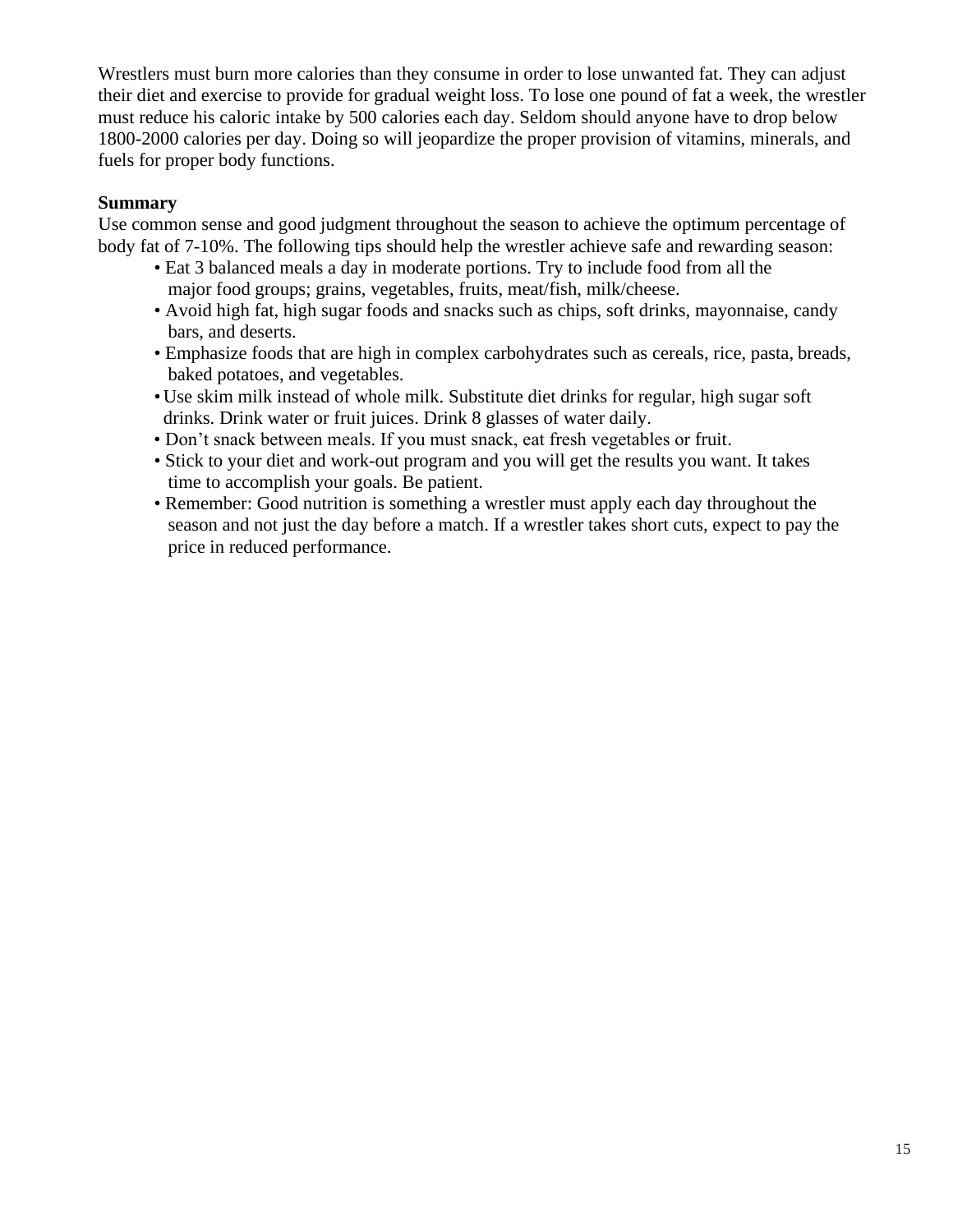# Knights Wrestling Weight Management Addendum

What makes wrestling unique to other sports is that an athlete gets to compete with people that weigh the same. There is an opportunity for a young athlete that was always considered "too small" to compete equally. Because weigh-ins are conducted before each competition we must address the topic of making weight. The University Interscholastic League (UIL) collaborated with the National Wrestling Coaches Association (NWCA) to create a program to ensure the safety of the athletes participating in wrestling. The Optimal Performance Calculator is a patented technology developed by nationally renowned researchers and meets American Dietetic Standards.

One of the concerns from parents is the idea that their child being told to lose weight. Often, this is not the case. When the depth chart is established wrestlers will often try to move weight classes to earn a varsity spot. There are very few times that I ask a wrestler to compete at a certain weight class, however, often wrestlers ask for recommendations. Once an athlete declares for and earns a varsity spot, I expect them to make weight at weigh-ins. Ideally this should be done through proper weight management. However, there will be times when it may be necessary to sweat off a pound or two on the day of competition.

I have competed in wrestling since I was eight years old. There was a time when safety measures were not in place and I witnessed, firsthand, the perils of cutting weight improperly. "Cutting weight" is a behavior that is associated with trying to gain an advantage over your opponent by having more muscle and less fat than they do. Common examples of weight cutting practices are using heat suits, excessive layering of clothing, and sitting in Epsom salt baths, use of water pills or laxatives, dehydration, and starvation. Fortunately for me, my mother was a nurse and I was never permitted to engage in such risky behavior, nor do I condone such behavior now. To guard against such practice's athletes will weigh-in before and after practice. This assists me in being vigilant to see that they are never too far away from their weight class and that they are replacing the water from the previous day's work out. Practice is for learning technique and conditioning. The use of heat trapping clothing or plastic suits will not be permitted.

Wrestlers that make weight on Friday or Saturday should not be 5 pounds heavy on Monday. The only way they would be able to make weight in a week is thru dehydration, starvation, or some other unhealthy practice. All are unacceptable and against UIL rules. If an athlete is losing weight improperly, they are losing either water or muscle, both of which can have disastrous effects on performance and health. If I observe that an athlete is having difficulty maintaining weight, I will often communicate with the parents to make the decision which is best for the athlete. Often that is moving up in weight class.

It is my opinion, that making weight is the one area that we have total control. Failing to make weight violates the trust of your coach and your teammates and is not in line with our "standard." As such, any wrestler that fails to make weight should expect to be assigned integrity tutorials in addition to removal from the tournament.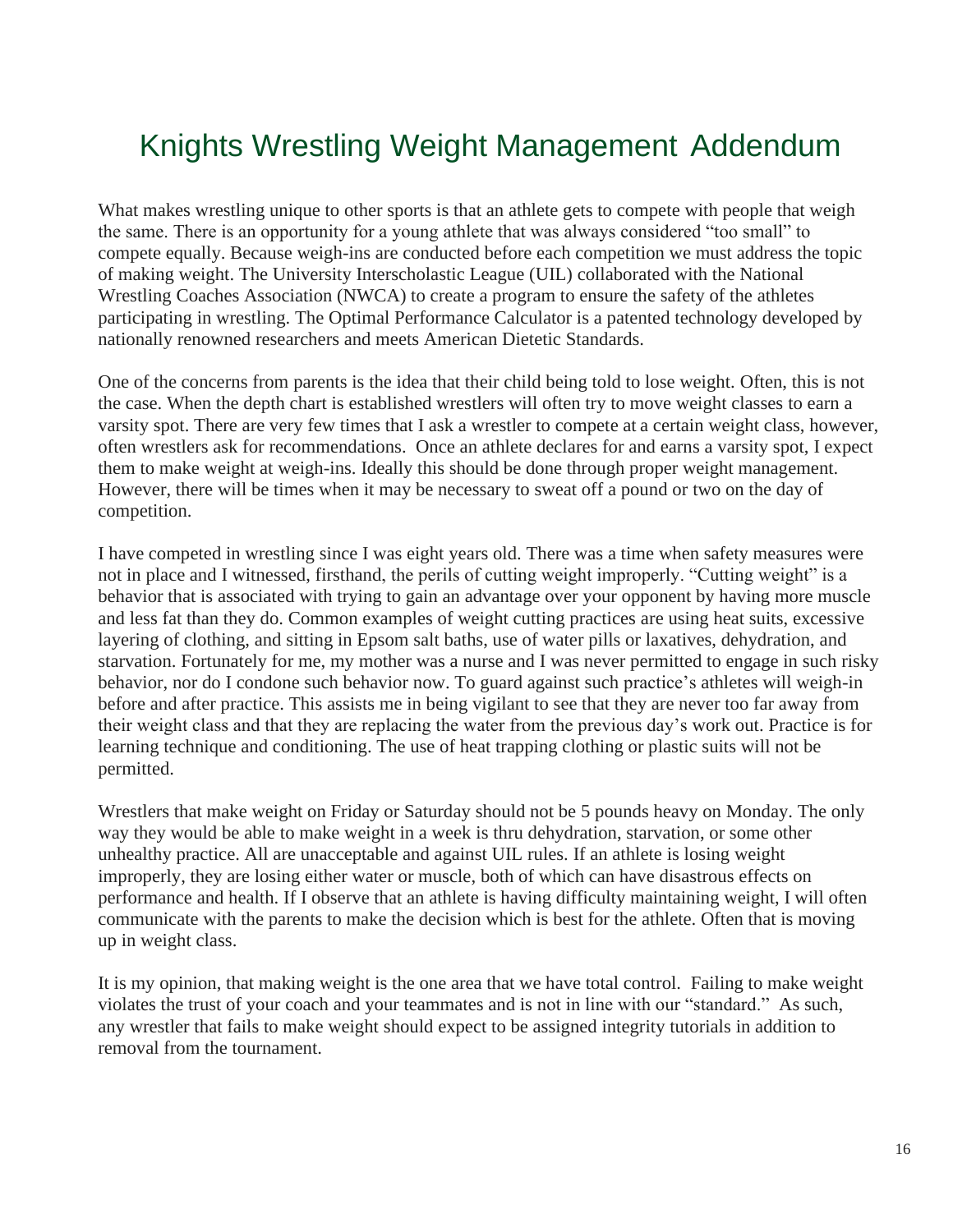# Expectations for Dual/Tri/Quad Meets

- Semi-formal attire for home meets. Consider your Sunday best or banquet attire.
- Invite teachers and classmates to the competitions.
- Every wrestler is expected to attend every home competition from set up until completion. No exceptions.
- If you have an illness or emergency during the school day and realize that you will not be able to compete, notify coach immediately. Forfeits hurt the whole team!

### Weigh-In Procedures

Each week an official weight must be entered into the National Wrestling Coaches Association Weight Assessment and Management System. It is important that the weigh-in process before dual meets be conducted efficiently. The way we conduct ourselves during the process speaks volumes about our program at Clear Falls High School.

#### Before the Weigh-In:

- o Sideburns can be no longer than the bottoms of your earlobes.
- o Fingernails should be short and neatly trimmed no jagged edges. Keep clippers in your bag.
- o Your face should be clean-shaven. No stubble or peach fuzz. Keep a razor in your bag.
- o Any skin problem that appears to be contagious will require a doctor's visit and a completed UIL form to present to the official at the weigh-in.
- o This is not the time to be trying to lose weight. Any act of trying to lose weight is considered a violation of UIL rules and the official can declare you ineligible to compete in that event.

#### During the weigh-in:

- o Make sure your singlet is on and you are present in weigh-ins.
- o Keep your mouth closed. Don't talk to your teammates or your opponent.
- o An authorized official will conduct a skin check before allowing you to step on the scale.
- o Make sure that your feet are completely on the scale, be still, and listen for instructions.
- o Remember you are permitted to challenge each scale one time.

#### After the weigh-in:

- o There should not be a pre-match feast. Bring a small meal & water. No energy drinks!
- o Teams stay together in their varsity and junior units.
- o You will have approximately an hour to rest.
- o Respect the leaders of our team.
- o The team shall enter the gym in full warm-ups.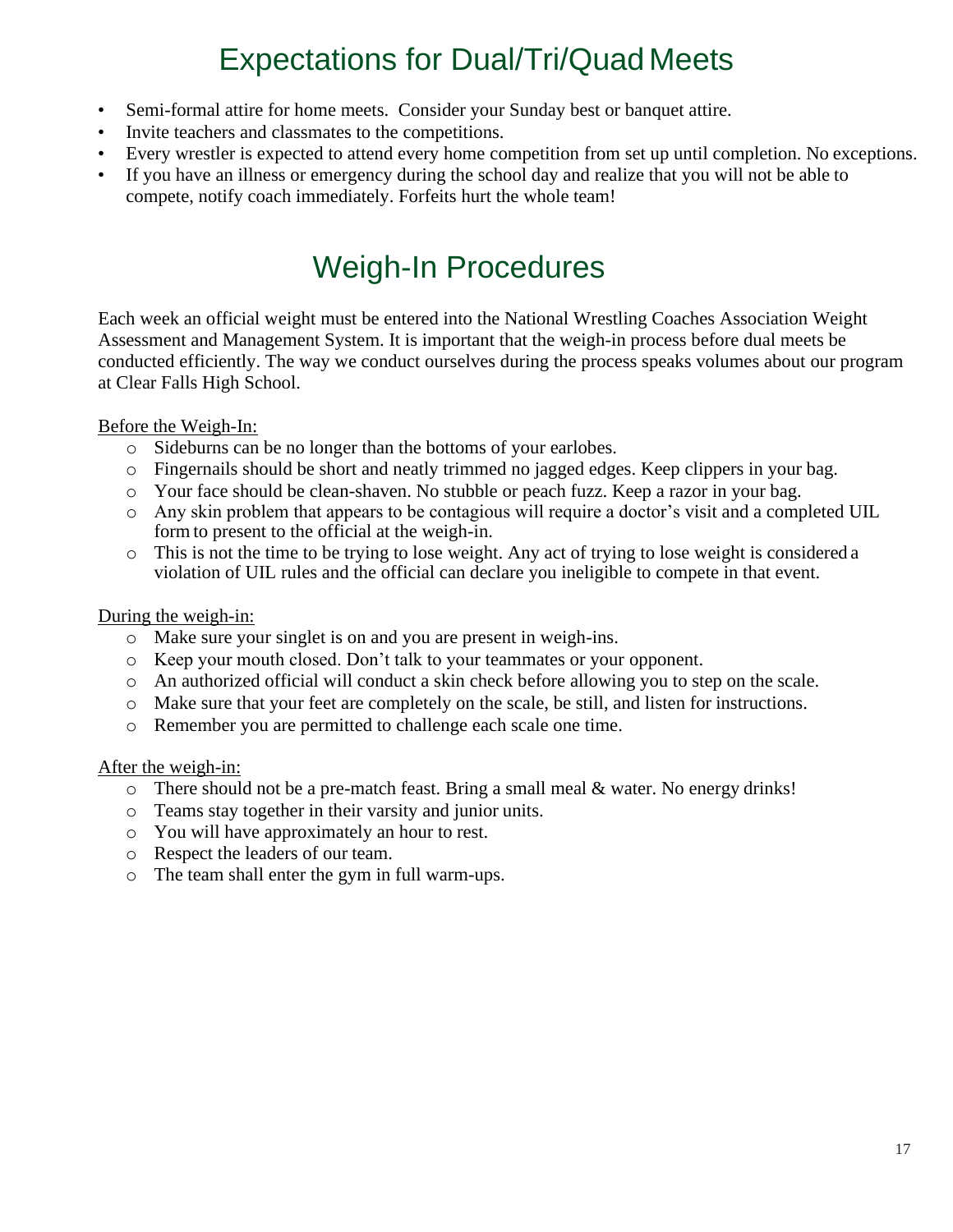# Warm-Up (Dual Meets)

- o Every team member will be wearing a hooded sweatshirt and school issued warm-ups.
- o The team will enter the gym jogging, take three laps around the gym and go to the mat.
- o Captains will lead the team through a script prepared by coach.
- o Listen for coach or captains to announce when it is time to return to the bench.
- o When directed, the team will come to the edge of the mat in weight order to be introduced.
- o As you are introduced, go the center of the mat to shake hands with your opponent. Offer a firm handshake, and keep your mouth shut.
- $\circ$  After the handshake, return to the beginning of the line, and slap hands with all your teammates on the way to your place at the end of the line.
- o As each wrestler is introduced, the team will move down one position so that the next wrestler to be introduced will be the closest to the spectators.
- o If your weight class will wrestle first or second, go immediately behind the team bench after slapping hands with your teammates to finish your warm-up.

### Competition Conduct

- o To begin the dual, the designated wrestler will go to the center of mat for a coin toss. The coin toss determines which team must present its wrestler first at each weight class throughout the dual.
- o After the coin toss, the dual will begin with the predetermined weight class and continue to move up in weight until all 14 bouts have been contested.
- o Varsity will sit together in the stands as a team to encourage the Junior Varsity.
- o Wrestlers are to have no contact with spectators including parents, friends, club coaches, or opponents during matches. This is a time to support your teammate; not socialize.
- o IPods, headphones, cell phones and the like are not permitted in the bench area.
- o Wrestlers not in uniform will not be permitted on the bench.
- o Shout encouragement to your teammate as they wrestler but leave the coaching to the coach!
- $\circ$  Do not referee! If the official blows a call, it is up to the coach to challenge him, not you!
- o As each match concludes, during the final fifteen seconds, the team will get off the bench and go the edge of mat to receive their teammate in victory of in defeat.
- o When you are "in the hold" it is time to warm-up for your match. iPods, headphones are permitted
	- Stretch again like you did when the team warmed up.
	- Take practice shots or jump rope to break a good sweat and get your heart rate up.
- o When you are "on deck" you should remove your warm-up bottoms, pull up your straps and kneepads, snap on your headgear, and be prepared to take the mat. Keep sweat top on.
- o When you are up, pull of your warm-up top and check with coach for last minute instructions.
- o Report to the head table to check in.
- o Each time there is a break, sprint back to the center, check the time and score.
- o Do not seek instructions from the stands or you will find yourself sitting there.
- o Win or lose, participate in the end of match procedure like a champion….shake hands!
- o If you feel emotional after a win, remove yourself from the view of others.
- o When you return to our bench, the first person you talk to is me. Shake my hand; do not go stomping away, no matter what the outcome of the match and never throw your headgear!
- o When the dual is complete, both teams come to the center of the mat and shake hands.
- o Return to the bench area and wait for instructions.
- o All wrestlers are expected to assist in putting away tables, chairs, mats, score clock, etc. We will dismiss as a team when all work is completed.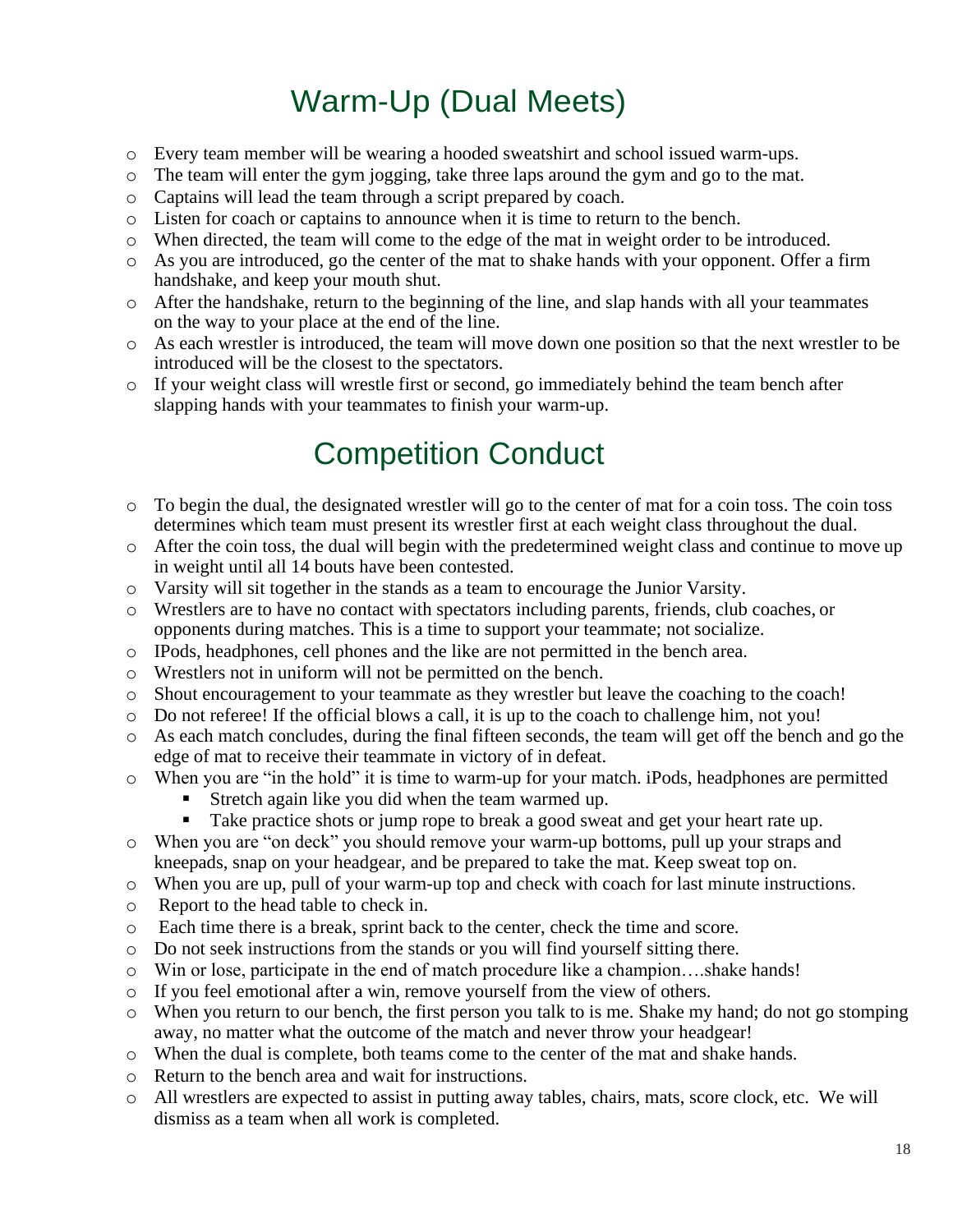# Tournament Instructions

Wrestling tournaments are scheduled nearly every weekend during the season and will often last the entire day. The following are special instructions pertaining to tournament competition:

- Weigh-ins are typically conducted by weight class
- After entering weigh-ins you are not permitted to leave until your weight class is closed.
- Once you leave the weigh-in area you are not permitted to re-enter.
- There are typically two hours between weigh-ins and the start of wrestling action.
- You are encouraged to bring some healthy snacks to eat throughout the day.
- Never leave the gym without a coach's permission.
- Many tournaments use TrackWrestling® to monitor and run the tournament. If they do not, then bout sheets are used and you need to monitor the brackets to know your bout number.
- Never bring anything with you to a tournament that you cannot afford to lose.
- The team sits together in our "camp". When you are not wrestling, you should be cheering for your teammates or resting for your next match.
- Any misconduct could result in suspension from future events or removal from the team.
- Do not be on the gym floor unless you are wrestling or warming up.
- Captains are permitted in the corner if a coach is unavailable or on another mat.
- When you are "in the hold" it is time to warm-up for your match. iPods, headphones are permitted
	- Stretch again like you did when the team warmed up.
	- Take practice shots or jump rope to break a good sweat and get your heart rate up.
- When you are "on deck" you should remove your warm-up bottoms, pull up your straps and kneepads, snap on your headgear, and be prepared to take the mat. Keep sweat top on.
- When you are up, pull of your warm-up top and check with coach for last minute instructions.
- Report to the head table to check in.
- After competition, as a sign of respect, shake your opponent and the opposing coaches hand.

# Road Trips

The following are guidelines for all road trips:

- Always arrive at least thirty (30) minutes prior to departure time. You will wait for the bus but the bus will never wait for you. I will not risk the welfare and safety because of tardiness.
- Check your weight. Check for all your equipment and use the restroom prior to departure time.
- Wrestlers should wear their complete warmup attire for travel.
	- o Wrestlers not meeting the dress code expectations will not be permitted on the bus.
- Girls will sit in the front of the bus. Boys will be seated in the back.
- Sit quietly; listen to music, or sleep. But do not horseplay on the bus
- Clean your seat and area before you unload.
- Do not leave items on the bus you cannot afford to lose. The bus is not secure.
- CCISD requires athletes to be transported to and from school on the bus.
	- Exceptions can be made for tournaments.
	- Parent must check with coach and sign their athlete out.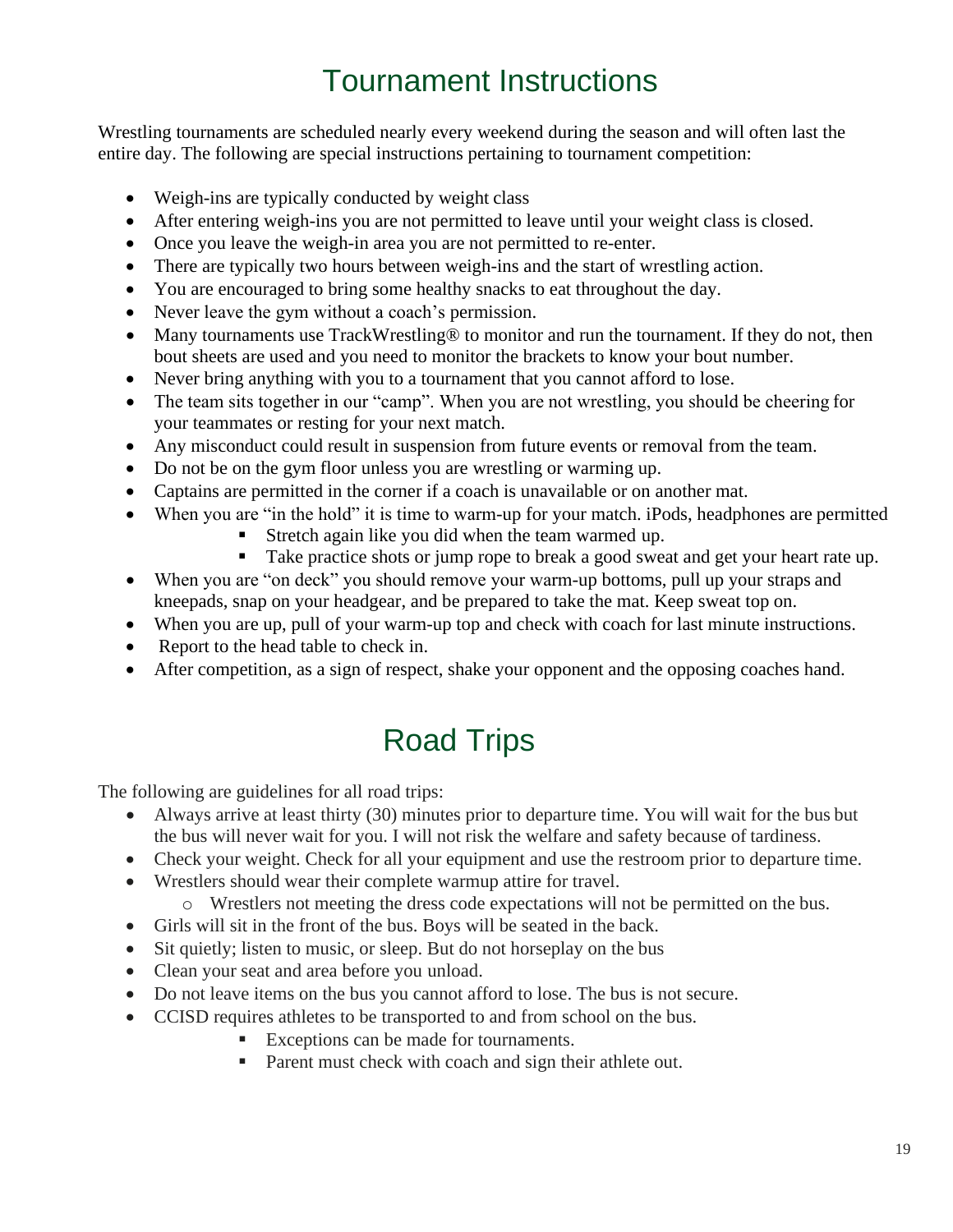# Lettering Policy

A wrestler at Clear Falls High School will receive a Varsity Award Letter by accomplishing any one of the following:

- Accumulating 42 team points during the season.
	- o Points are earned only in varsity dual meets.
	- o Team points are earned as follows:
		- $2$  team points wrestling, but not winning in a dual meet
		- $3$  team points win by decision
		- $\frac{4 \text{ team points} \text{win by a major decision}}{2}$
		- $\blacksquare$  5 team points win by a technical fall
		- $\bullet$  6 team points win by a fall
- Qualifying for the individual Regional Championship.
- Recommendation by a coach because of outstanding accomplishments, loyalty, or dedication.

### Team Awards

- Female Most Outstanding Wrestler Determined by team points scored
- Male Most Outstanding Wrestler Determined by team points scored
- Female Most Exciting Newcomer Team vote: Coaches decision
- Male Most Exciting Newcomer Team vote; Coaches decision
- 
- 
- Female Knight's Excellence Award Team vote; Coaches decision
- Male Knight's Excellence Award Team vote; Coaches decision

• Female Best Moment Team vote; Coaches decision • Male Best Moment Team vote; Coaches decision

### Team Captains

- 1. Interested team members complete application and write essay outlining their goals.
- 2. Team votes to create a pool of candidates.
- 3. Panel consisting of alumni, school faculty/administration, and head coach conducts interviews of candidates.
- 4. Team captains announced at "Last Practice' celebration.
- 5. In some seasons, it may be the determination to form a Leadership Council in lieu of assigning captains.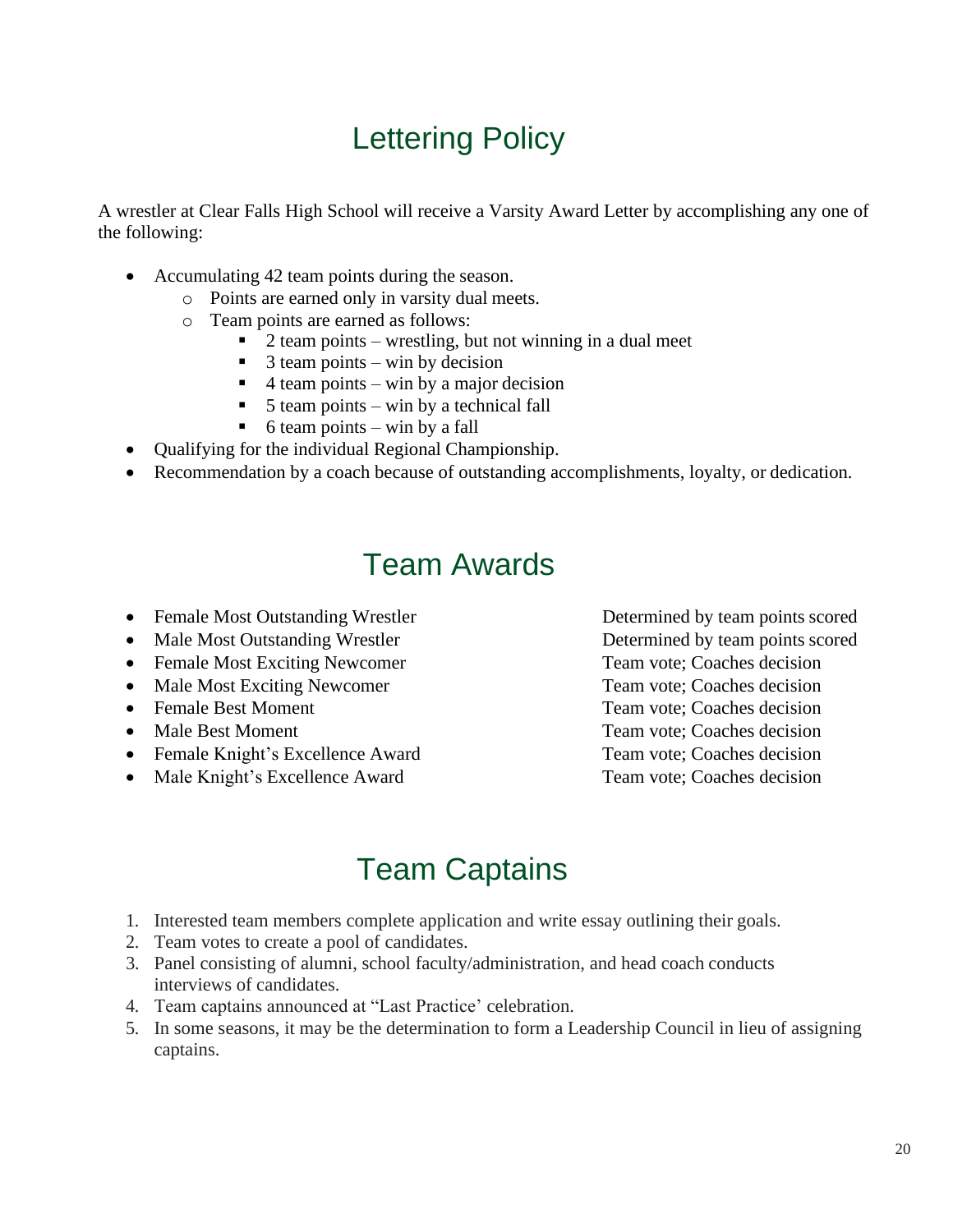# **Traditions**

### • Gallon Challenge

To encourage proper hydration, we perform a gallon challenge at the start of the school year. All athletes are asked to bring a gallon of water to school and consume water throughout the day. This activity accomplishes several tasks. Wrestlers are easily identified to their teachers. The discipline, responsibility, and structure that wrestling requires is introduced. Participants will find that their bodies perform better when properly hydrated.

### • Wiping of feet

At the start of every practice, towels are laid on the floor; wrestlers' step onto the towel and wipe their feet as they enter the mat. While there are cleanliness benefits to this practice it is also symbolical. The wrestling mat is a place to feel safe and free from ridicule or feelings of inadequacy. We ask that wrestlers leave their concerns and worries from the day on the towel and focus on being a member of our wrestling family. Unconditional love is practiced here!

### • Get it, Got it, Do it!

Anytime we break or return from instruction we will do so in the following manner… Coach yells, "Get it?" Team replies, "Got it!" Coach responds, "Do it!" Clap in unison

#### • Knight's Line of Honor

Team will form two lines and encourage their teammate for their willingness to compete. Team member will then walk through the line to receive their encouragement before stepping on mat. Coach or captain will yell "We are" and all team members and supporters are encouraged to show their school pride by responding "Knights!"

### • First Saturday

At Clear Falls High School, we celebrate the hard work and sacrifices made in the off-season by gathering for our annual first Saturday practice. Parents are encouraged to attend this event. Coach will speak briefly about the expectations specific to our competition season. The booster club will conduct a membership drive and have a table to get contact information and information regarding spirit wear. Often, we will also have some challenge matches to present.

### • Battle at the Castle

Prior to our first competition we will hold an intra-squad scrimmage. Consider this wrestling's version of Meet the Knights. This is a practice competition amongst our own team. We will arrange the gym and conduct all pre- and post-match routines as if this were a home competition. Coach Kerr will provide an explanation of the rules, procedures, scoring, and strategy related to a wrestling match. All families, particularly those new to the sport, are strongly encouraged to attend.

### • Last Practice

Held on the Monday of the last week of practice this is a private recognition of our senior class. Family, teachers, and administrators will be invited to join with teammates to form our Knight's Line of Honor. A Knight wrestler's first step in competition is through the line of honor and we feel it is a fitting honor to recognize those that contributed so much by having them leave just as they started. As part of this celebration, Seniors will remove their shoes in a symbolic gesture of completing their journey as a Clear Falls Wrestler. A small reception will follow.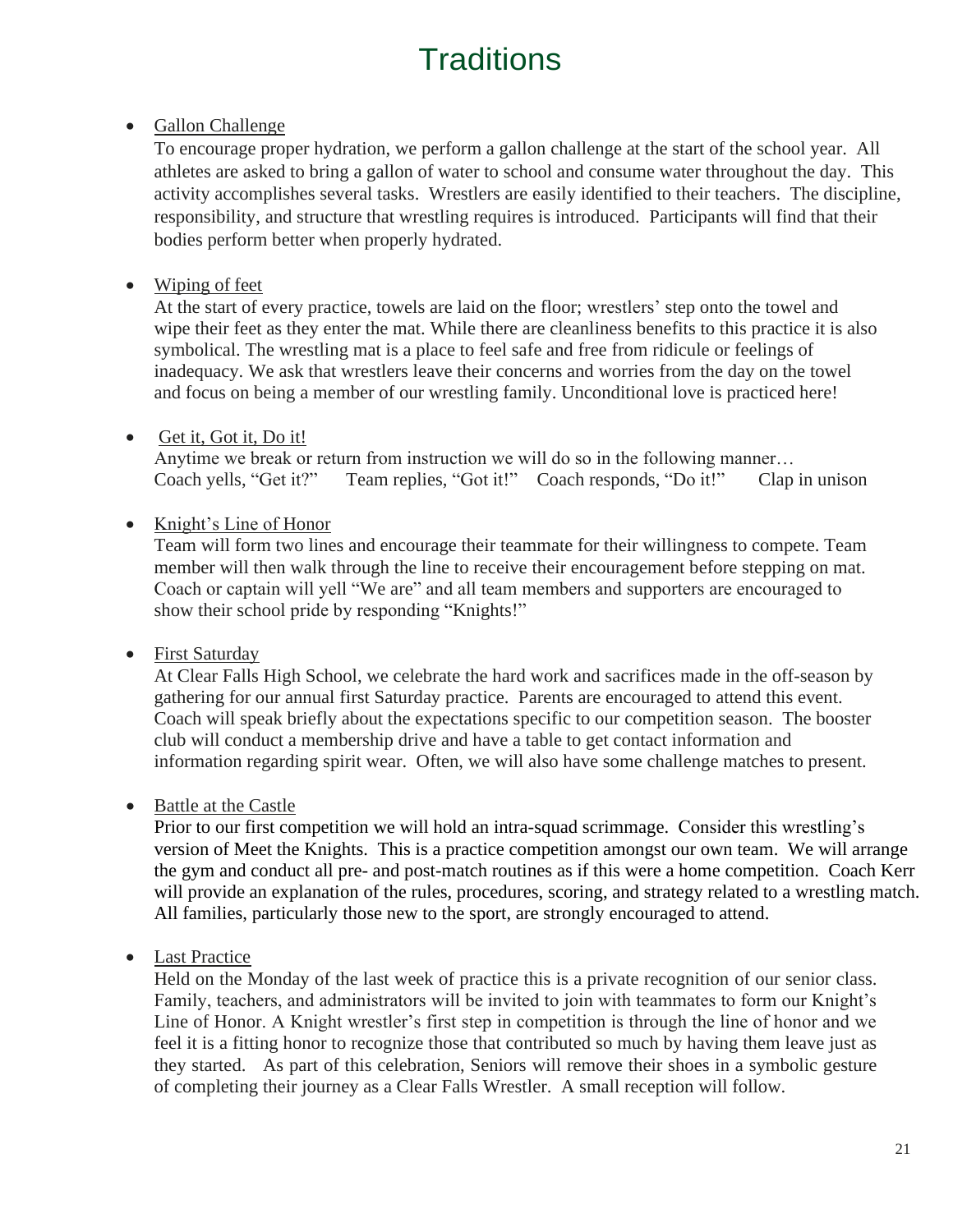# Team Building

#### • Custodians Appreciation

October12<sup>th</sup> is National Custodian Appreciation Day. To serve those that serve our needs we will provide a meal for the custodians. It will be served to custodians by team members.

### • Holiday Scavenger Hunt

Hosted by Coach Kerr and parent volunteers, the scavenger hunt is a way to reconvene after the Christmas holidays. Team members will be given a list of photos or videos to capture. Each is awarded a point value based on difficulty or silliness. Spaghetti dinner will follow.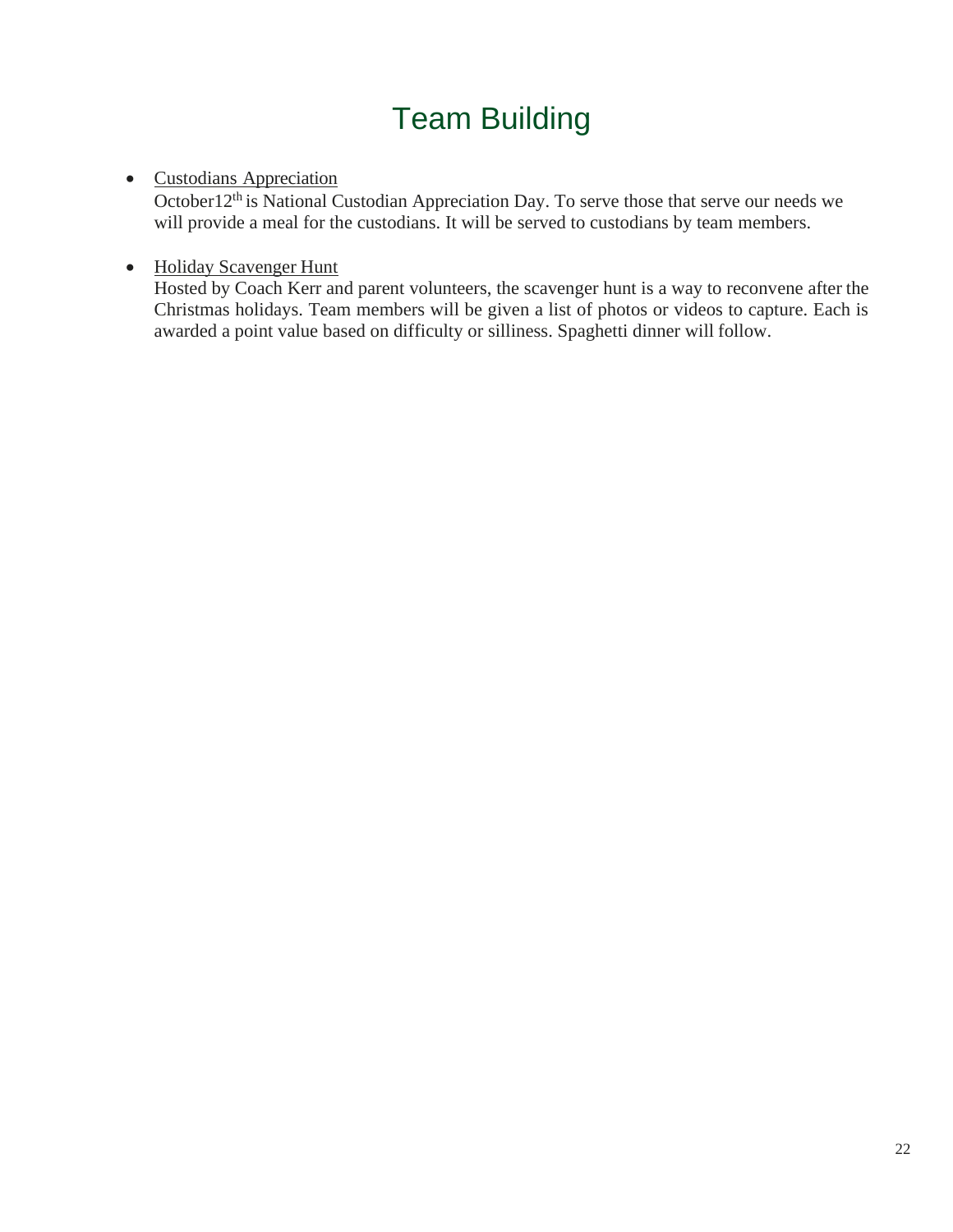### Parent Involvement

<span id="page-22-0"></span>Parent participation is an important component of any extracurricular program's success, but in wrestling parent support is essential. Parents need to be aware of the many pressures put upon their child. To be able to meet one's opponent alone in front of a crowd of people requires a tremendous amount of courage, class, commitment and character, but sometimes even this may not be enough. Most, if not all, of our children require and want a great amount of parental approval in their lives whether they acknowledge it or not.

Parent participation should not be confused with parents being disruptive or intrusive into the workings of the team or in the individual wrestlers, coaches, parents, or fans at practices, duals, or tournaments. We encourage parents to be enthusiastic and passionate about the sport. We also encourage parents to be supportive and energetic in their actions to not only their child's accomplishments, but the other wrestlers, as well. Parent participation should always be constructive and helpful.

Parents are an intricate part of the wrestling team. Some of it is personal such as getting your athlete to practice and early morning drop-offs for tournaments. Some of it is team wide, for example, working at tournaments and concession stands. Parents should always be willing to give ideas and time to the coaches and booster club. Your help, enthusiasm, and participation towards the team activities are reflected in how much can and will be accomplished for the wrestling teams from the junior varsity through the varsity squad. Parents are encouraged to attend practice sessions to get a firsthand look at what these young athletes are being put through to be a member of the wrestling team.

High school wrestling is a whole new world. It will require some adjustments for parents, as well as the wrestlers. All in all, the wrestling team is **FAMILY**; parents, coaches, alumni parents, managers and, above all, those special young men and women of the wrestling team, with each member having his or her own place in that family. This is a very important time in their lives – **DON'T MISS IT!!!**

The following are suggestions for ways that parents can be involved in the wrestling program at Clear Falls High School:

- Be an active member of the booster club
- Host a team building event.
- Volunteer to be assist in team building events
- Attend matches and tournaments
- Provide refreshments for the hospitality room for one home event.
- Organize spirit wear sales for parents, family, and team members supporting wrestling.
- Car pooling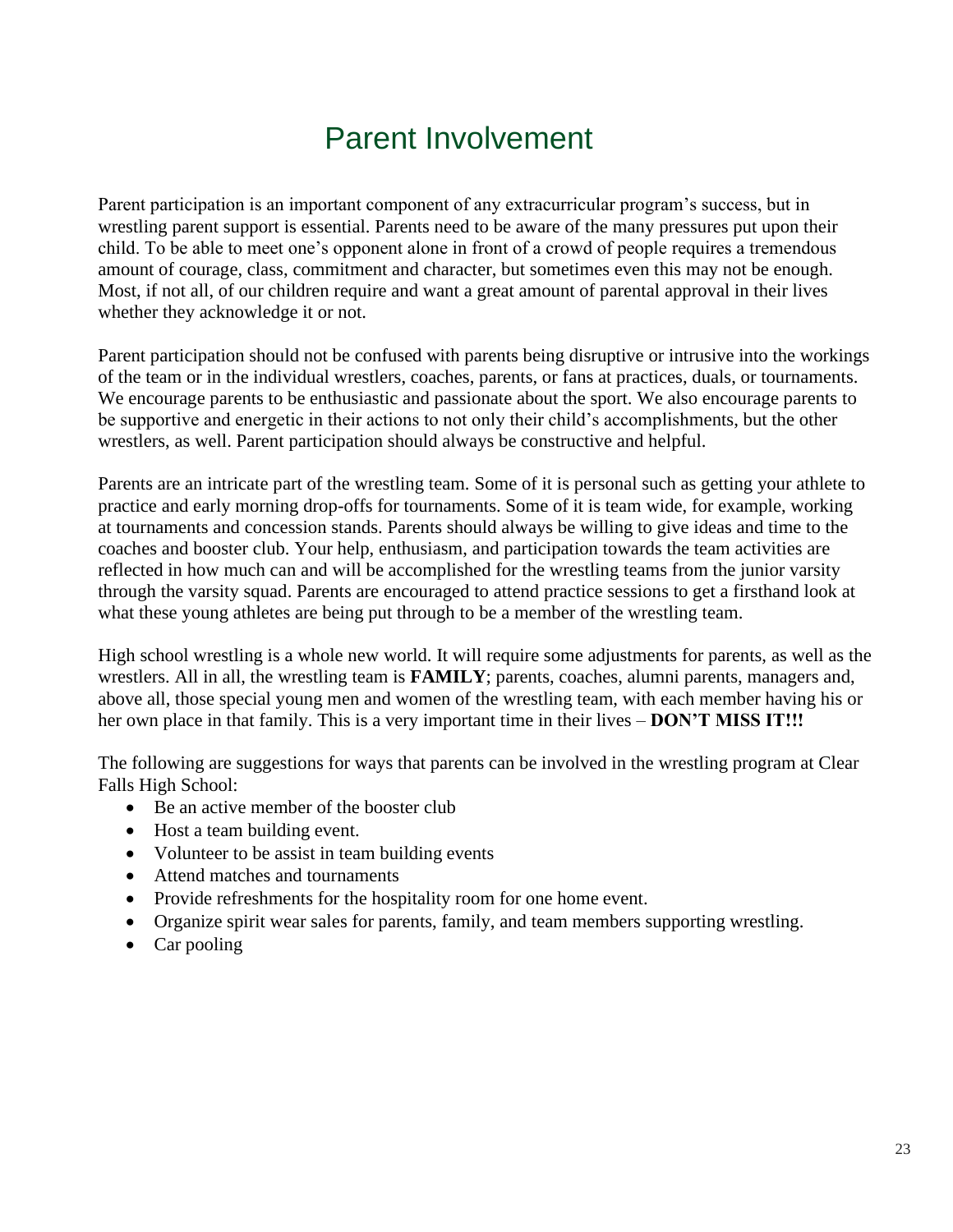# Important Links

National Federation of High Schools

**[www.nfhs.org](http://www.nfhs.org/)**

National Wrestling Coaches Association

**[www.nwcaonline.com](http://www.nwcaonline.com/)**

**University Interscholastic League** 

**[www.uil.utexas.edu](http://www.uil.utexas.edu/)**

Clear Creek Independent School District

**[www.ccisd.net](http://www.ccisd.net/)**

**Clear Falls Wrestling Website** 

**[http//clearfallswrestling.net](http://www.clearfallswrestling.net/)**

**TrackWrestling** 

**[www.trackwrestling.com](http://www.trackwrestling.com/)**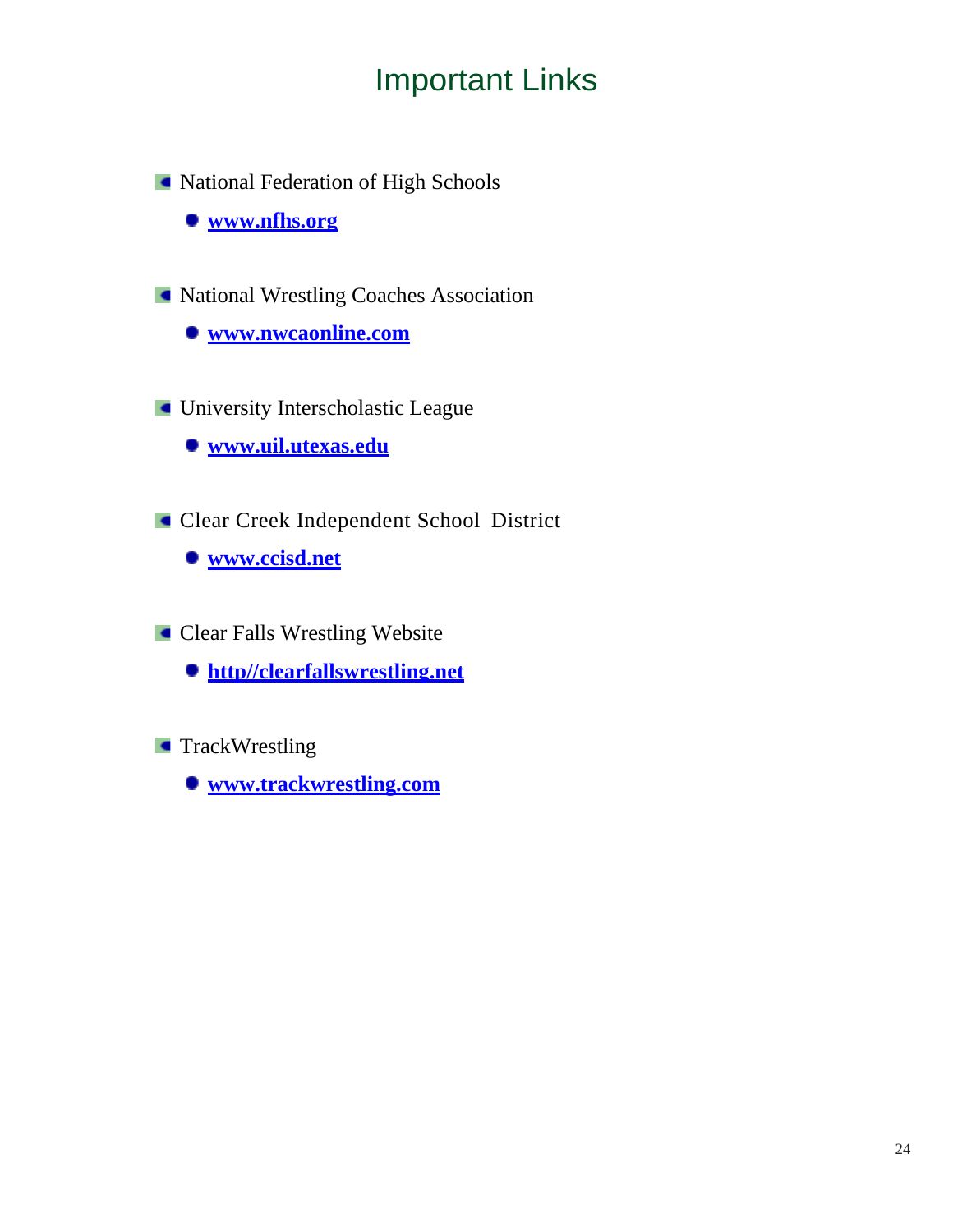# The College Timetable

I sincerely believe that college athletics is an achievable goal for any high school athlete provided they take academics seriously. Below you will find a general guideline to follow. The one area that most athletes overlook is the importance of freshman year on academics. But even if you slipped, it is never too late to get on the right path.

#### • **Freshman/Sophomore**

- a. If able, take college prep courses (AP, pre AP)
- b. Work hard, try to maximize your grade point average.
- c. Take SAT and ACT preparation courses.
- d. Participate in extracurricular activities that interest you.
- e. Have fun, avoid trouble, and troublemakers
- f. During the summer, get as much mat time as you can afford (camps, freestyle)
- g. Consider wrestling in national tournaments to maximize your exposure.

#### • **Junior Year**

- a. Continue the Fr./So. Recommendations; begin discussing college with family, friends, teachers, coaches, counselors, etc.
- b. Narrow your interests so that you can begin to think about a college major.
- c. Plan on attending college fairs that are held in our area during the fall months.
- d. Visit colleges that interest you during Spring Break or during the summer.
- e. Get college application forms from the counselor and write sample essays.
- f. Take your first ACT/SAT during the May-June testing period; check to see if the SAT2 is needed.
- g. During the summer, get as much mat time as you can afford; attend as many National tournaments as possible to maximize your exposure to college coaches.
- h. Investigate sources of scholarships and other financial aid during the summer.

### • **Senior Year**

- a. September-October
	- i. Apply for and take the ACT/SAT2 in October
	- ii. Draft your personal essay for your college application; make it clear, honest and personal. Be sure to have it proofread by your English teacher or other professional.
	- iii. Get recommendation letters from your teachers.
	- iv. Meet with colleges that visit your high school, and don't be afraid to ask them questions.
	- v. Send one college application; get a transcript of your grades from the guidance office.
	- vi. Submit the CSS Financial Aid Profile between September 15th and Dec. 1st.
	- vii. Create your own personal wrestling website that promotes all of your stats, your SAT's, some video of your best matches, etc. Send the link to all coaches of college programs in which you are interested.
- b. November-December
	- i. Take the ACT/SAT 2 to raise your scores if necessary.
	- ii. Update your website regularly as college coaches may now be watching.
	- iii. Apply to at least three colleges by Christmas; be sure to check for earlier application deadlines.